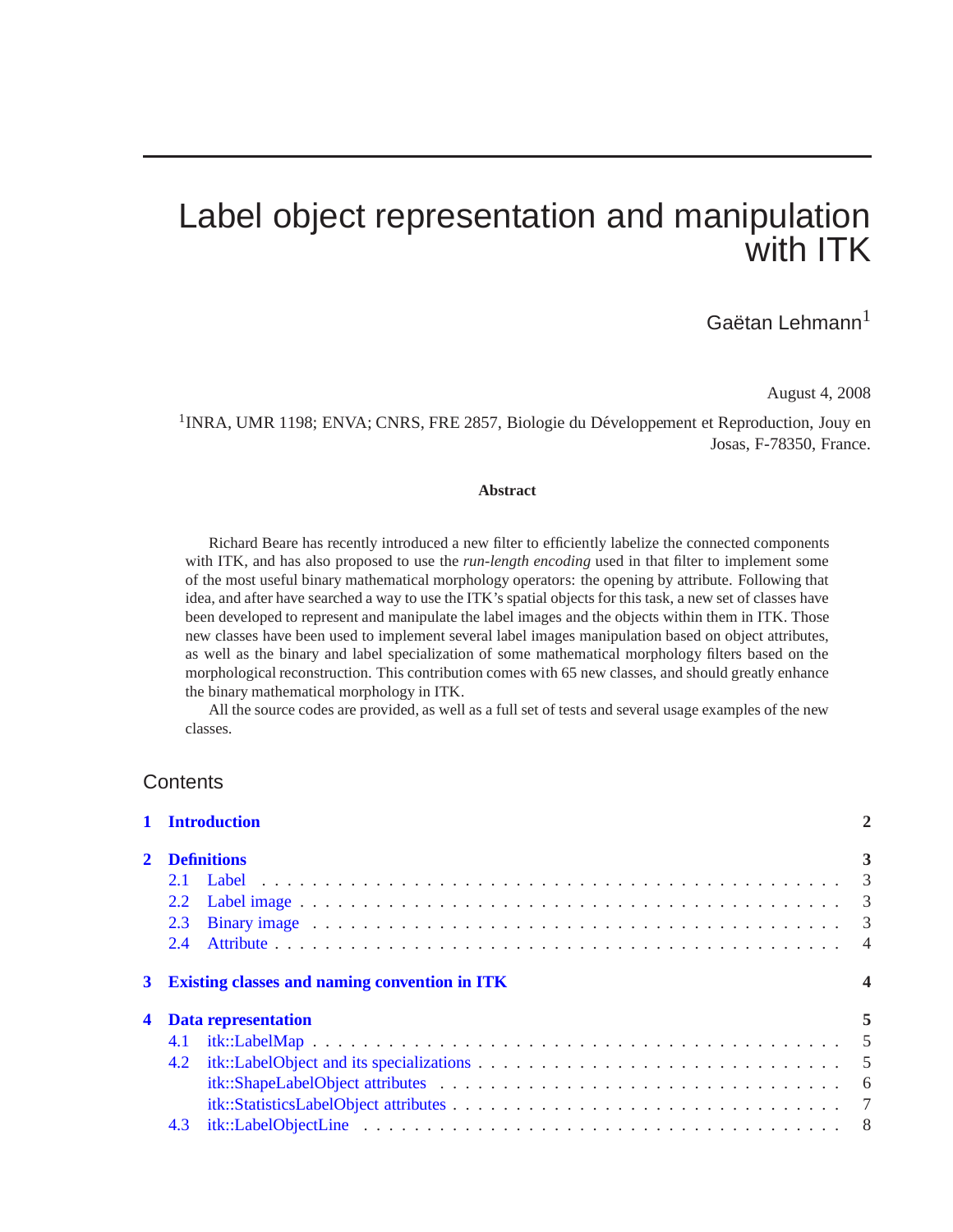| 5 | <b>General view of the usage</b><br>5.1<br>5.2<br>5.3<br>5.4                                                                                                                    | 8<br>8<br>9<br>9<br>9                                                |  |  |  |  |  |
|---|---------------------------------------------------------------------------------------------------------------------------------------------------------------------------------|----------------------------------------------------------------------|--|--|--|--|--|
| 6 | <b>Prebuilt mini-pipeline filters</b><br>6.1<br>6.2                                                                                                                             | 11<br>12<br>12                                                       |  |  |  |  |  |
| 7 | Binary and label specialization of mathematical morphology filters                                                                                                              |                                                                      |  |  |  |  |  |
| 8 | <b>Computation details</b><br>8.1<br>8.2<br>8.3                                                                                                                                 | 13<br>13<br>15<br>16                                                 |  |  |  |  |  |
| 9 | <b>Usage examples</b><br>9.1<br>9.2<br>9.3<br>9.4<br>9.5<br>A full python example example $\cdots \cdots \cdots \cdots \cdots \cdots \cdots \cdots \cdots \cdots \cdots \cdots$ | 16<br>16<br>16<br>17<br>18<br>19<br>20<br>20<br>23<br>25<br>27<br>28 |  |  |  |  |  |
|   | <b>10 Threading support</b>                                                                                                                                                     |                                                                      |  |  |  |  |  |
|   | 11 In place filtering                                                                                                                                                           |                                                                      |  |  |  |  |  |
|   | <b>12 Wrappers support</b>                                                                                                                                                      | 32                                                                   |  |  |  |  |  |
|   | 13 Known bugs and future work                                                                                                                                                   | 33                                                                   |  |  |  |  |  |
|   | <b>14 Conclusion</b><br>33                                                                                                                                                      |                                                                      |  |  |  |  |  |
|   | <b>15 Acknowledgments</b>                                                                                                                                                       | 33                                                                   |  |  |  |  |  |

# <span id="page-1-0"></span>1 Introduction

Identifying the objects in an image is a very common task, often realized by producing an image of the same size with a single pixel value per object. This image is called a label image. There are several way to create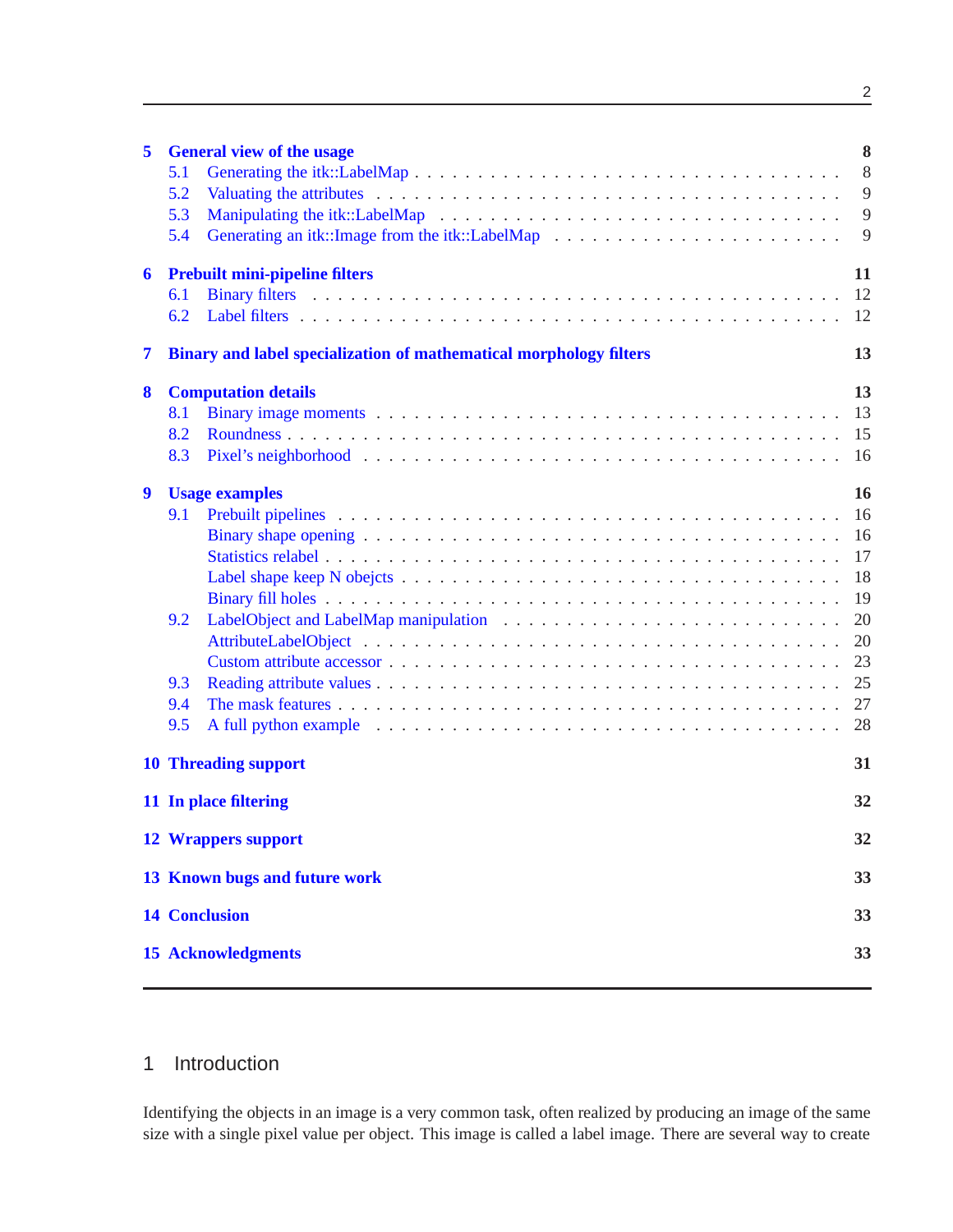such image. It can be done by searching the connected components in a binary image, it can be produced directly by some algorithms, like the watershed transform, it can even be simply done by hand, etc.

# <span id="page-2-0"></span>2 Definitions

In that article, some terms will be cited very frequently. I will try to define them, in the context of the image analysis.

### <span id="page-2-1"></span>2.1 Label

A label is an identifier of something with the same caracteristics in the image. Those caracteristics can be whatever you want, for example, the range of pixel values, the same object in sense of connected component, etc. A label can be represented by anything and only need to be unique in the image. It doesn't even require to be ordered. In practice, we choose to use the integral number types, for several reasons: they are commonly used in image analysis, they efficiently reprensent the label in memory, and its easy to find the next label by adding 1.

### <span id="page-2-2"></span>2.2 Label image

A label image is an image which contains several label pixels. Often, the labels are representing some objects placed on a background, and so the label image may use a particular label for the background.



(a) A label Image. (b) The same image with colored labels

<span id="page-2-4"></span>Figure 1: (a) the label image of connected components in Figure [2.](#page-3-2) (b) is the same image with labels colored with *itk::LabelToRGBImageFilter*.

### <span id="page-2-3"></span>2.3 Binary image

A binary image is an image with two labels: a foreground label and a background label. In practice, the binary images are using a pixel type able to store more than those two values. The foreground is thus defined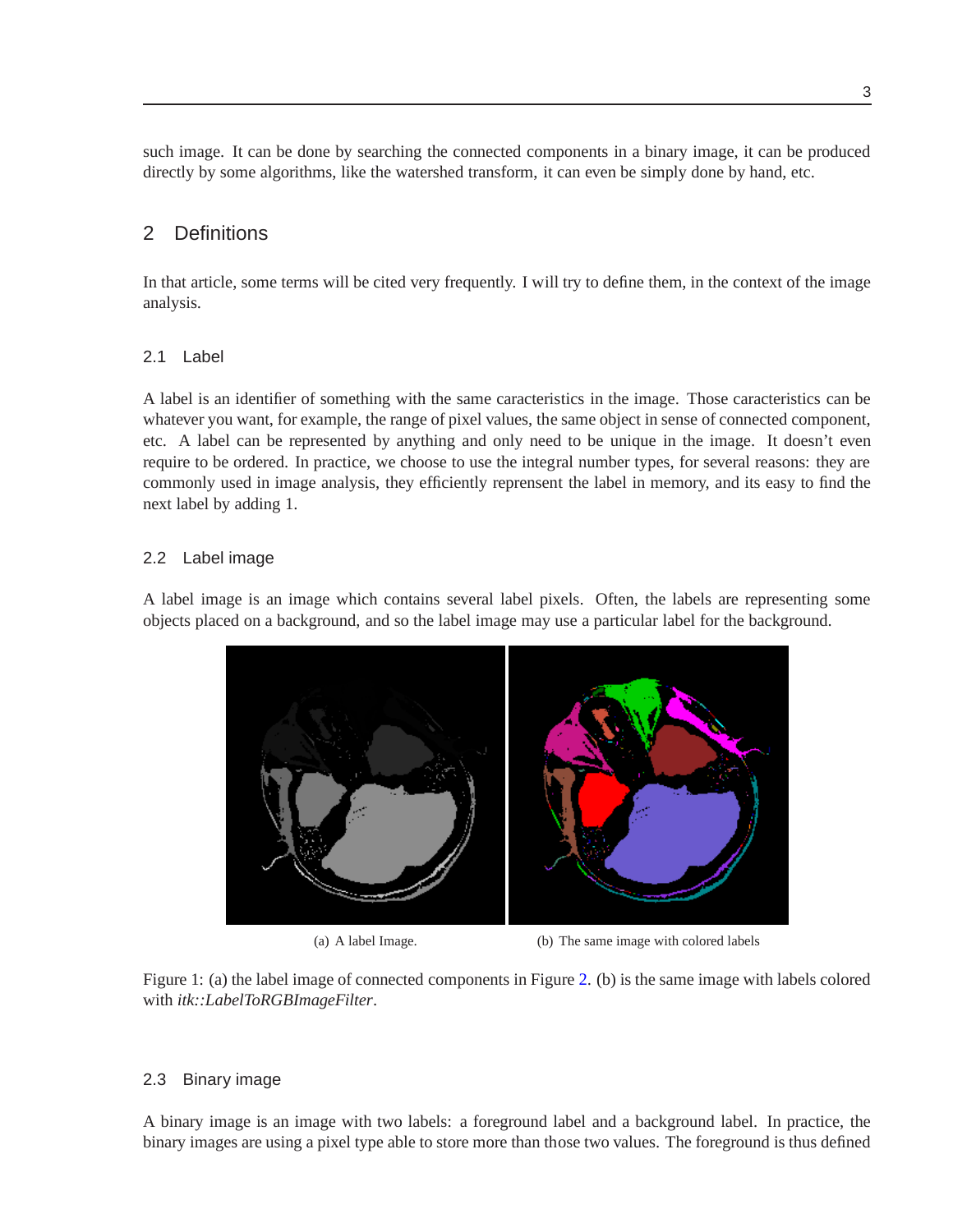with a particular label, and the other label in the image are considered as the background. A side effect of that is that a label image can be considered as a binary image, and so, it let us manipulate a single object in a label image.



(a) A simple binary image. (b) A binary image, or a label image?

<span id="page-3-2"></span>Figure 2: (a) is a simple binary image. Usually, the white pixel have the value 255, and the background the value 0. (b) contains 3 values (0, 100 and 200). The foreground value must be defined by the user, either 0, 100 or 200, and the values which are not the foreground are in the background.

### <span id="page-3-0"></span>2.4 Attribute

An attribute is a value of any type associated with a label. It can be for example the size of an object, the mean of its pixels intensities, etc.

# <span id="page-3-1"></span>3 Existing classes and naming convention in ITK

In ITK, the label and the binary images are implemented as a simple *itk::Image*. The pixel types used are most of the time integral, signed or unsigned, but may be of other types. Several definitions of a binary image or used in ITK. Depending of the class which implement it, a binary image can be:

- All the pixels with a given value are in the foreground. The others are in the background. That's the definition proposed in that article.
- All the pixels with a given value are in the background. The others are in the foreground.
- All the pixels greater than a value (zero by default, or the mean of the maximum value in the image and the minimum value in the image) are in the foreground. The other are in the background. This definition is often used in the levelset framework, where a border can be defined at a subpixel resolution.

All those definitions should be uniformized to enhance user experience with ITK. In that article (and all the others from the same author), the first one is the only one used.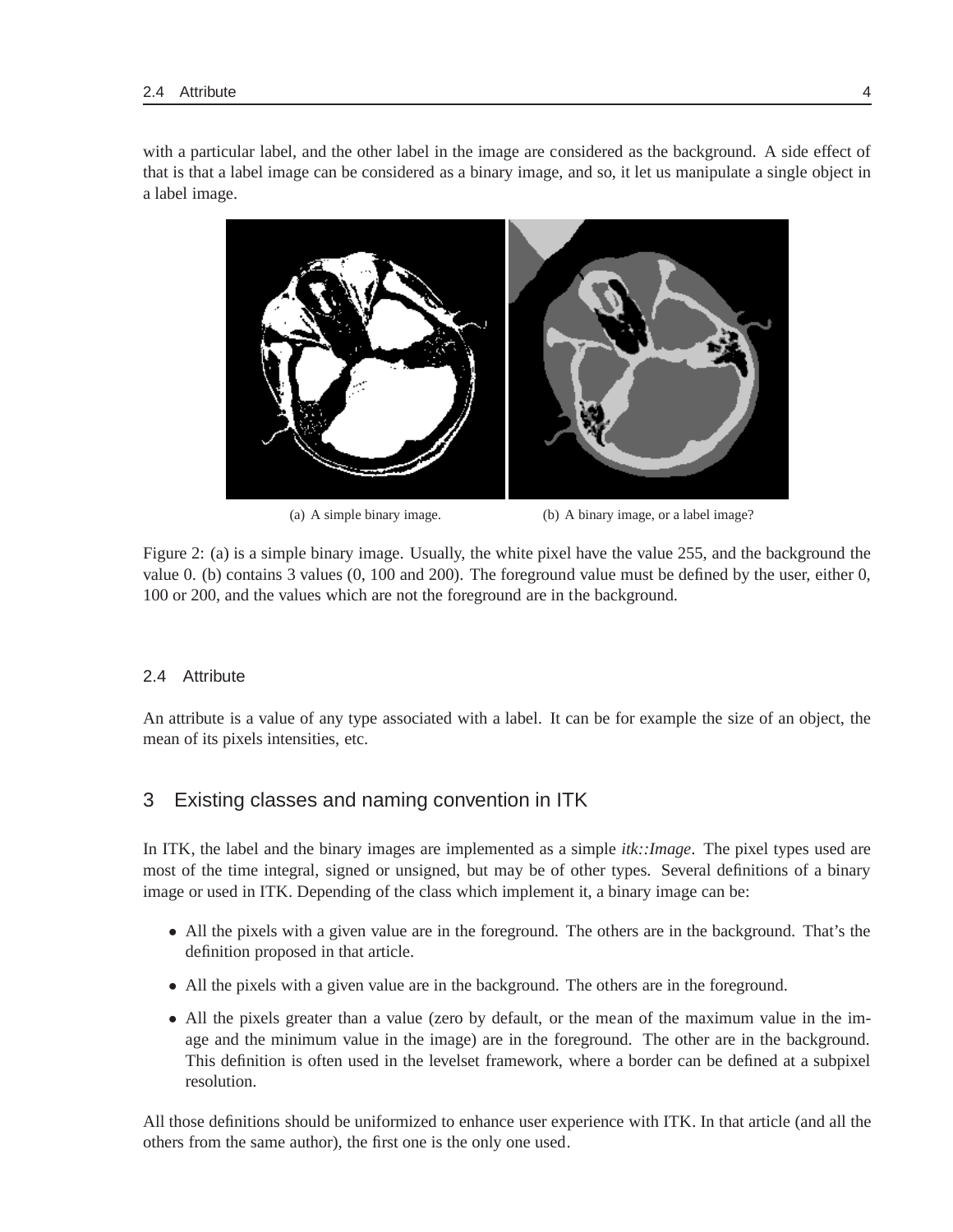The filters which are manipulating binary images are often prefixed with the word "Binary", to differenciate the grayscale versions which don't have a prefix. It seem to be a quite good practice which have been kept in that article.

The filter dedicated to the manipulation of label images have the word "Label" somewhere in there name. Again, it seem to be a good practice which have been kept in that article.

# <span id="page-4-0"></span>4 Data representation

The label images are often used to represent the connected components of an image. In this contribution, another representation has been chosen.

The objects contained in the image, as connected component, can be efficiently stored in memory as a set of lines, using the run-length encoding: a starting point for each line, and the length of the line on a given dimension (by convention, the dimension 0).

The image is a collection of those objects, and it also store some values of the image, like its size, its spacing, etc.

### <span id="page-4-1"></span>4.1 itk::LabelMap

The *itk::LabelMap* class is in charge of managing the collection of label objects of the image, as well as storing the metadata associated with the image like the spacing, the physical position - all the metadata found in *itk::Image*. It has been chosen, to simplify the implementation and the tests, and because the feature is rarely useful in practice, to not implement the conditional background in the *itk*::*LabelMap* class<sup>[1](#page-4-3)</sup>. All the images represented by a *itk::LabelMap* object have a background. If the user want to manipulate such an image with no background, he/she has to avoid the background label, for example by using a larger label type.

The *itk::LabelMap* provide a part of the API of the *itk::Image* class, and so can be manipulated as an image<sup>[2](#page-4-4)</sup> in many cases. The performance can be very different however, because of the very different data structure used.

The *itk::LabelMap* is a templated class, which take a single parameter: the type of *label object* stored by that class. The dimension of the image is took from the *label object* class, and thus don't need to be defined as template parameter of that class. The pixel type of the image also comes from the *label object* class.

### <span id="page-4-2"></span>4.2 itk::LabelObject and its specializations

The *itk::LabelObject* class represent the label objects. It has two main features:

- It manage the set pixels which compose the object. The pixels are stored using the run-length encoding.
- It has a label.

<span id="page-4-4"></span><span id="page-4-3"></span><sup>&</sup>lt;sup>1</sup>The classes before the *revision 4* were implemented with the conditional background feature. All the related code has been removed bitween revision 3 and revision 4.

<sup>&</sup>lt;sup>2</sup>It doesn't support the itk::Image iterators though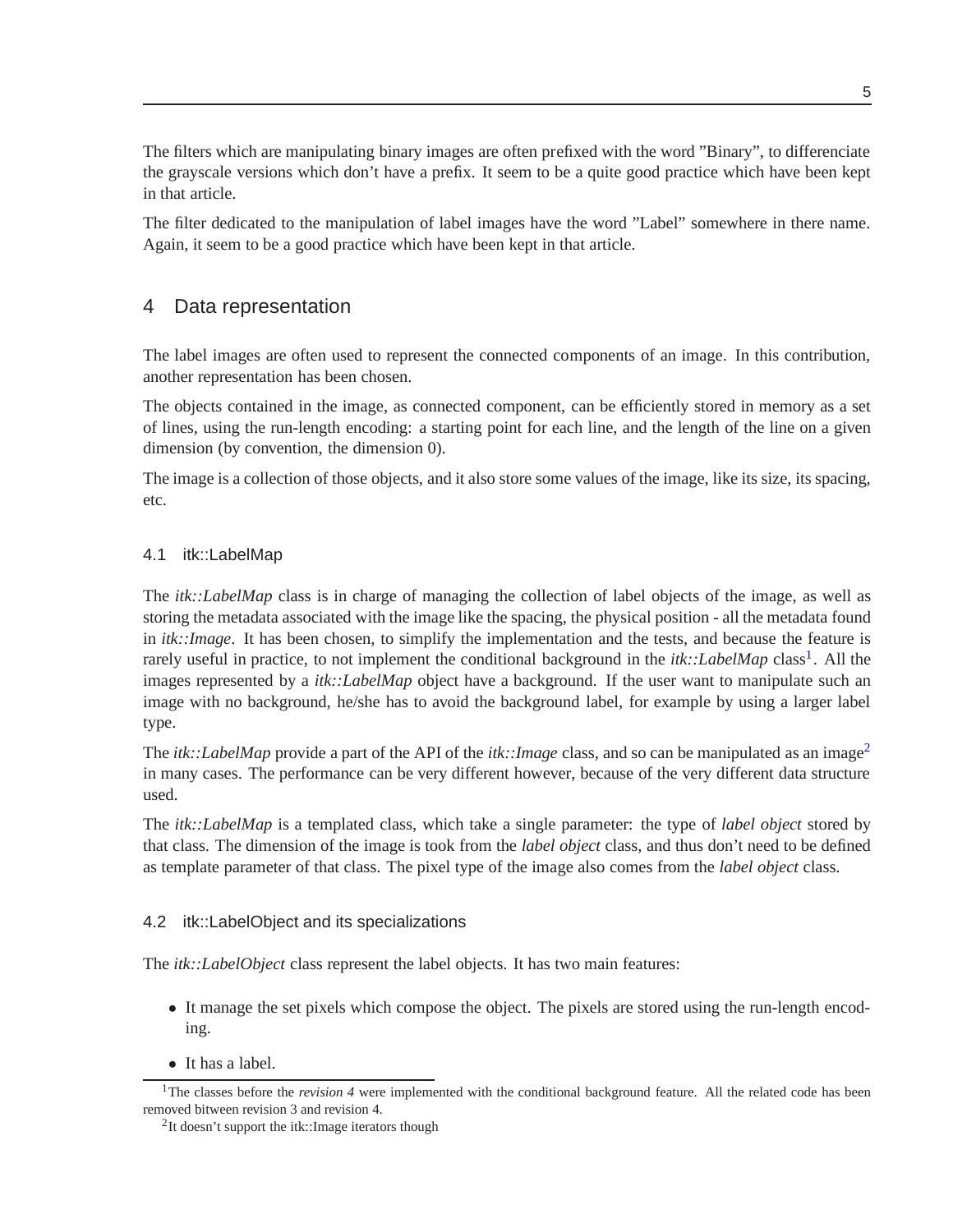No attribute – excepted the label – are stored in this class, which can thus be seen as the base class for the objects with attributes, or which can be used when no attributes are required.

The *itk::LabelObject* class is templated and takes two required template parameters:

- the type of the label;
- the dimension of the image.

Several subclasses are provided with that contribution, to cover the most common usages of the label objects manipulation:

- *itk::AttributeLabelObject* is able to store a generic attribute. It is generic in the sense that its type is given in template parameter.
- *itk::ShapeLabelObject* contains numerous attribute related to the shape of the label object. Computing the values of those attributes does not require a feature image.
- *itk::StatisticsLabelObject* contains numerous statistics about the grey values of a feature image in the same place than the label object. Computing the values of those attributes *does* require a feature image.

The classes *itk::ShapeLabelObject* and *itk::StatisticsLabelObject* have been created to reduce the number of filters made to manipulate the attributes, and to make the computation of all the set of attributes much efficient<sup>[3](#page-5-1)</sup>.

The scalar values of the attributes of the *itk::ShapeLabelObject* and the *itk::StatisticsLabelObject* classes are often given both in pixel and in physical units, in order to be able to give some parameter independant of the image spacing.

The position in the images are given in index position when the position is the exact position of a pixel (for example, the position of the maximum value in the feature image) or in physical position when the position is given at a subpixel resolution (for example, the centroid). In both case, the position can easily be converted to the other representation with the *itk::LabelMap::TransformPhysicalPointToIndex()* and *itk::LabelMap::TransformIndexToPhysicalPoint()* methods.

Both *itk::ShapeLabelObject* and *itk::StatisticsLabelObject* are templated classes. They take the same template parameters than the *itk::LabelObject* class. The two first template parameters of the *itk::AttributeLabelObject* class or the same than the ones of the*itk::LabelObject* class. The third one is the attribute type.

<span id="page-5-0"></span>itk::ShapeLabelObject attributes

- *Size* is the size of the object in number of pixels. Its type is *unsigned long*.
- *PhysicalSize* is the size of the object in physical unit. It is equal to the *Size* multiplicated by the physical pixel size. Its type is *double*.

<span id="page-5-1"></span><sup>3</sup> In the early stage of development, all the attributes were managed as in *itk::AttributeLabelObject*, and a set of 8 classes made to manipulate a single attribute were provided, leading to a huge number of classes.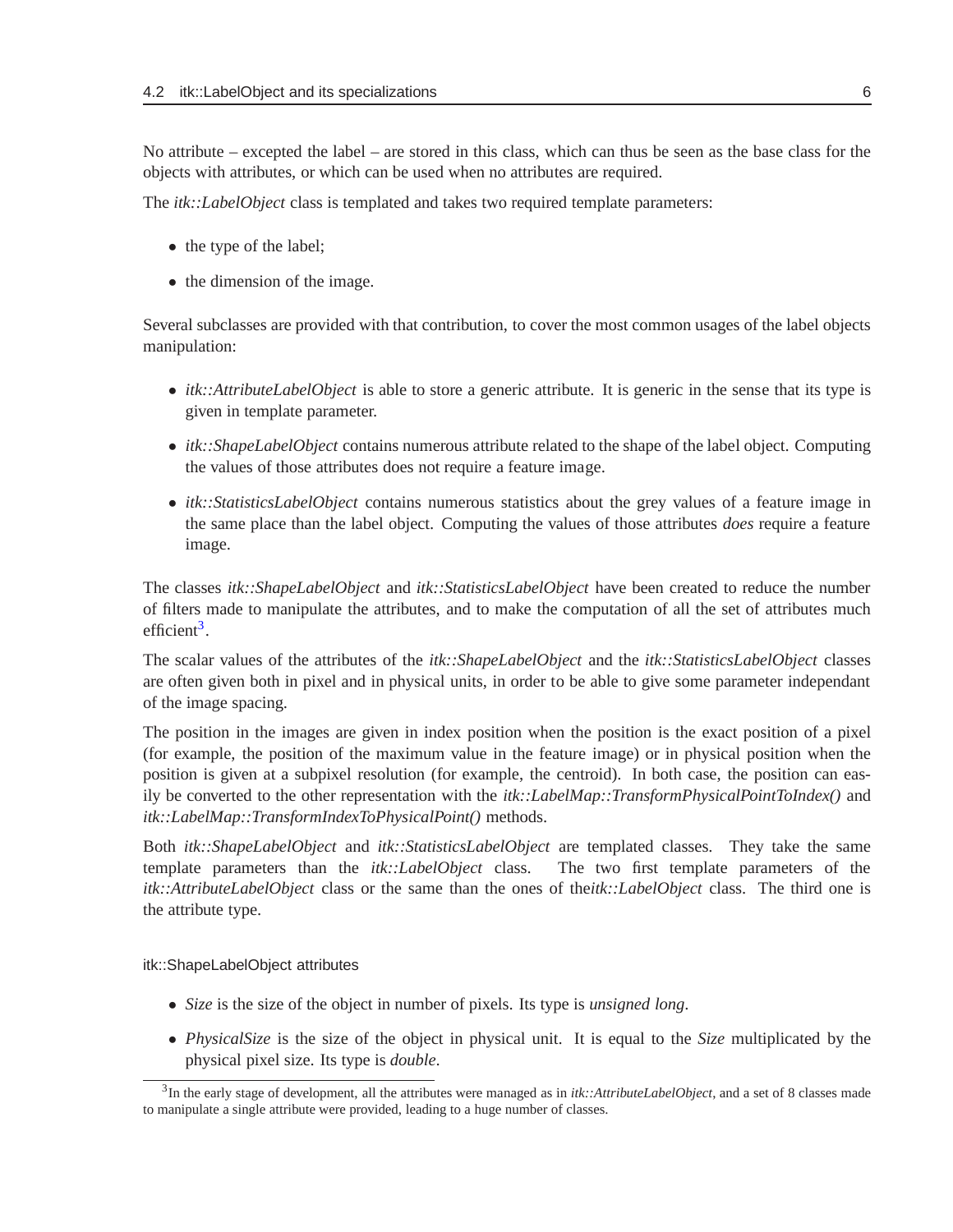- *Centroid* is the position of the center of the shape in physical coordinates. It is not constrained to be in the object, and thus can be outside if the object is not convex. Its type is *itk::Point¡ double, ImageDimension ¿*.
- *Region* is the bounding box of the object given in the pixel coordinates. The physical coordinate can easily be computed from it. Its type is *itk::ImageRegion¡ ImageDimension ¿*.
- *RegionElongation* is the ratio of the longest physical size of the region on one dimension and its smallest physical size. This descriptor is not robust, and in particular is sensitive to rotation. Its type is *double*.
- *SizeRegionRatio* is the ratio of the size of the object region (the bounding box) and the real size of the object. Its type is *double*.
- *SizeOnBorder* is the number of pixels in the objects which are on the border of the image. A pixel on several borders (a pixel in a corner) is counted only one time, so the size on border can't be greater than the size of the object. This attribute is particulary useful to remove the objects which are touching too much the border. Its type is *unsigned long*.
- *PhysicalSizeOnBorder* is the physical size of the objects which are on the border of the image. In 2D, it is a distance, in 3D, a surface, etc. Contrary to the *PhysicalSize* attribute which is directly linked to the *Size*, this attribute is not directly linked to the *SizeOnBorder* attribute. This attribute is particulary useful to remove the objects which are touching too much the border. Its type is *double*.
- *FeretDiameter* is the diameter in physical units of the sphere which include all the object. The feret diameter is not computed by default, because of its high computation. Its type is *double*.
- *BinaryPrincipalMoments* contains the principal moments. Its type is *itk::Vector<sub>j</sub> double, ImageDimension ¿*.
- *BinaryPrincipalAxes* contains the principal axes of the object. Its type is *itk::Matrix¡ double, ImageDimension, ImageDimension ¿*.
- *BinaryElongation* is the elongation of the shape, computed as the ratio of the largest principal moment by the smallest principal moment. Its value is greater or equal to 1. Its type is *double*.
- *EquivalentRadius* is the equivalent radius of the hypersphere of the same size than the label object. The value depends on the image spacing. Its type is *double*.
- *EquivalentPerimeter* is the equivalent perimeter of the hypersphere of the same size than the label object. The value depends on the image spacing. Its type is *double*.
- *EquivalentEllipsoidPerimeter* is the size of the ellipsoid of the same size and the same ratio on all the axes than the label object. The value depends on the image spacing. Its type is *itk::Vector¡ double, ImageDimension ¿*.

### <span id="page-6-0"></span>itk::StatisticsLabelObject attributes

• *Minimum* is the minimum value in the feature image for the object. Its type is the feature image pixel type.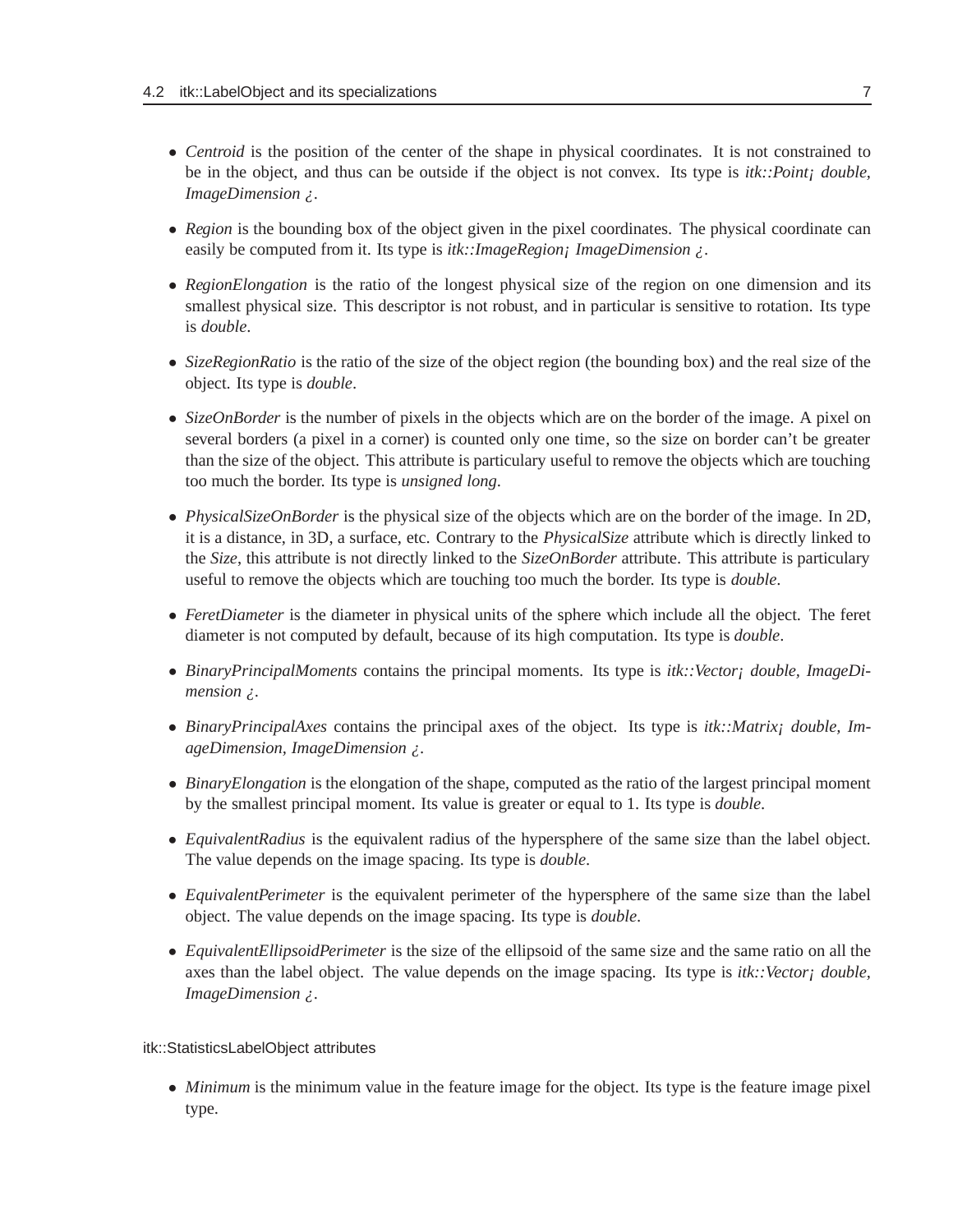- *MinimumIndex* is the index position in the image where the first minimum was found. Its type is*itk::Index¡ ImageDimension ¿*.
- *Maximum* is the maximum value in the feature image for the object. Its type is the feature image pixel type.
- *MaximumIndex* is the index position in the image where the first maximum was found. Its type is*itk::Index¡ ImageDimension ¿*.
- *Mean* is the mean of the pixel values in the object. Its type is *double*.
- *Sum* is the sum of all the pixel values in the objects. Its type is *double*.
- *Sigma* is the standard deviation of the pixels values in the objects. Its type is *double*.
- *Variance* is the variance of the pixels values in the objects. Its type is *double*.
- *Median* is the median of the pixels values in the obejct. Its type is *double*
- *CenterOfGravity* is the center of gravity of the object. Its type is *itk::Point¡ double ¿*.
- *Kurtosis* is the kurtosis of the pixel values in the objects. Its type is *double*.
- *Skewness* is the skewness of the pixel values in the objects. Its type is *double*.
- *PrincipalMoments* contains the principal moments. Its type is *itk::Vector¡ double, ImageDimension ¿*.
- *PrincipalAxes* contains the principal axes of the object. Its type is *itk::Matrix¡ double, ImageDimension, ImageDimension ¿*.
- *Elongation* is the elongation of the shape, computed as the ratio of the largest principal moment by the smallest principal moment. Its value is greater or equal to 1 Its type si *double*.
- *Histogram* is the histogram of the pixels covered by the label object in the feature image. Its type is *itk::Histogram¡ double ¿ \**.

#### <span id="page-7-0"></span>4.3 itk::LabelObjectLine

<span id="page-7-1"></span>*itk::LabelObjectLine* is the object used to store the position and the size of a single line.

### <span id="page-7-2"></span>5 General view of the usage

#### 5.1 Generating the itk::LabelMap

The *itk::LabelMap* class provide some methods to fill the image "by hand", like the usual *SetPixel()* method. However, the most efficient way is to convert a label image or a binary image stored in an *itk::Image* to a *itk::LabelMap*, by using *itk::BinaryImageToLabelMapFilter* or *itk::LabelImageToLabelMapFilter*.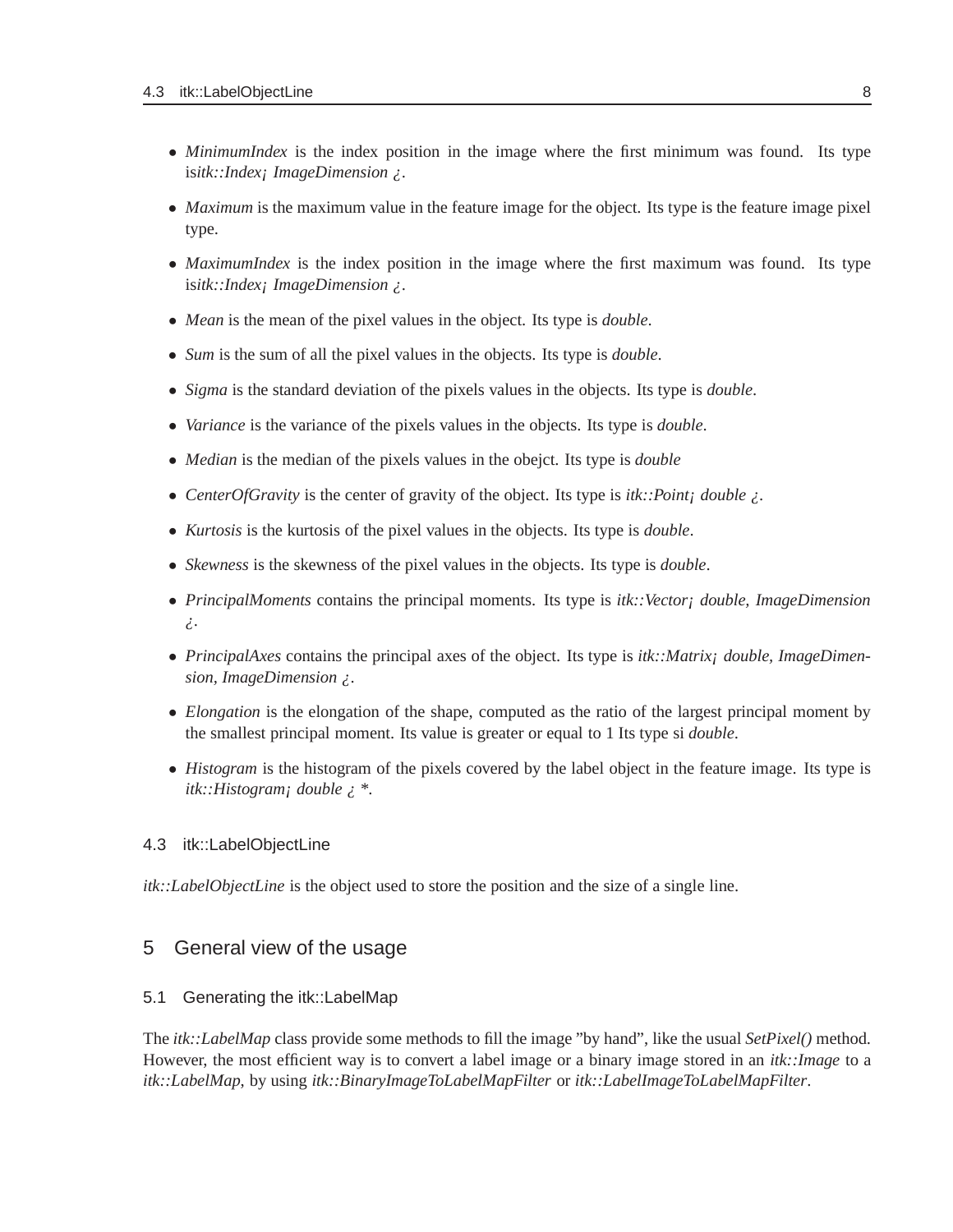#### <span id="page-8-0"></span>5.2 Valuating the attributes

The label objects produced by those filters have no attribute value set, and thus, the attributes must be valuated. Some filters are provided for the most common used ones:

- *itk::ShapeLabelMapFilter* to fill the attributes of the *itk::ShapeLabelObject*s,
- and *itk::StatisticsLabelMapFilter* to fill the attributes of the *itk::StatisticsLabelObject*s.

For the *itk::AttributeLabelObject* class or other classes, the user must set the value by himself, for example by implementing a subclass of *itk::InPlaceLabelMapFilter*.

### <span id="page-8-1"></span>5.3 Manipulating the itk::LabelMap

Once created and, optionally, valuated, several filters are provided to manipulate the *itk::LabelMap*:

- An opening can be performed with the *OpeningLabelMapFilter* classes. Those classes will remove all the objects with an attribute value lower or greater than a given value. Because we often can use some criteria which have not been used during the segmentation procedure, like the size of the object, the mean value of its pixels, etc., the attribute opening is often a very efficient way to enhance a segmentation. For example, after a thresholding of a grayscale image, the objects too small or too big to be of interest can be removed that way. The class *AttributeSelectionLabelMapFilter* and its subclass *LabelSelectionLabelMapFilter* can be used to remove some objects based on their attribute value, even if the attribute type has no ordering property.
- A fixed number of objects can be kept, with the *KeepNObjectsLabelMapFilter* classes. They are chosen according to the value of their attribute. The user can choose to keep the ones with the highest, or with the lowest attribute values.
- The objects can be relabeled, with the *RelabelLabelMapFilter* classes. The order of the label is dependant of the value of the attribute. Again, the user can choose to have the objects with the highest attribute value in the first labels, or to have the objects with the lowest attribute values in the first labels.
- The region covered by the *itk::LabelMap* can be changed with *itk::ChangeRegionLabelMapFilter* and its subclasses (*itk::CropLabelMapFilter*, *itk::PadLabelMapFilter*, *RegionFromReferenceLabelMap-Filter* and *itk::AutoCropLabelMapFilter*).

It can also be useful to simply get the attribute values associated with the objects. In that case, the classes provided in with that article can be used in place of *itk::LabelStatisticsImageFilter*, or to get some data about the shape or the position of the object.

### <span id="page-8-2"></span>5.4 Generating an itk::Image from the itk::LabelMap

Once the manipulation of the objects is done, it can be useful to go back to a more classic *itk::Image*. Several classes are provided to do that: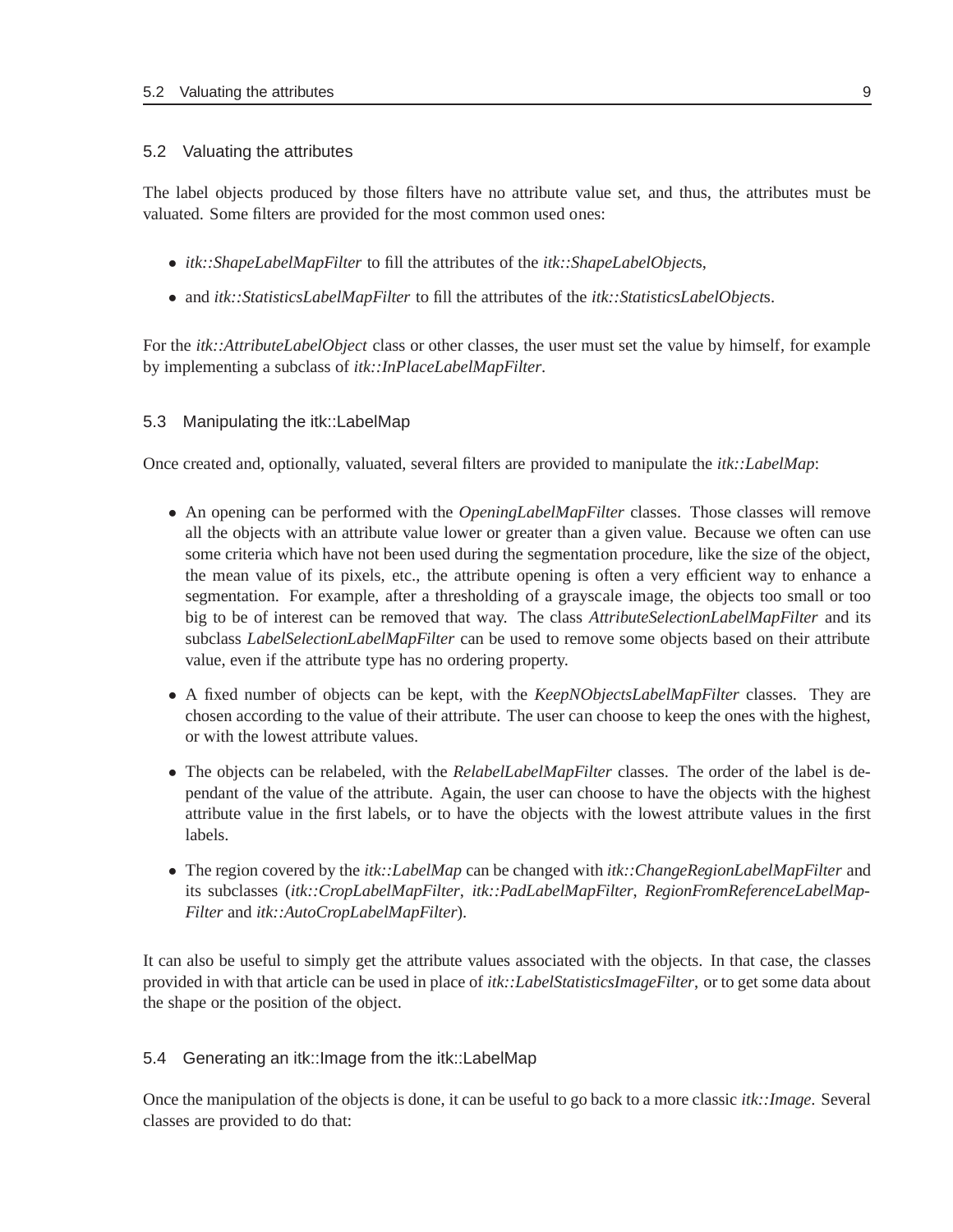



(a) A label image (b) All the objects smaller than 1000 pixels removed



(c) All the objects greater than 1000 pixels re-(d) All the objects with roundness smaller than 0.8 moved removed



(e) All the objects with elongation smaller than 10 (f) All the objects with perimeter smaller than 100 removed removed

Figure 3: Some example of opening with different attribute and parameters. Note that the labels are kept unchanged in the output image.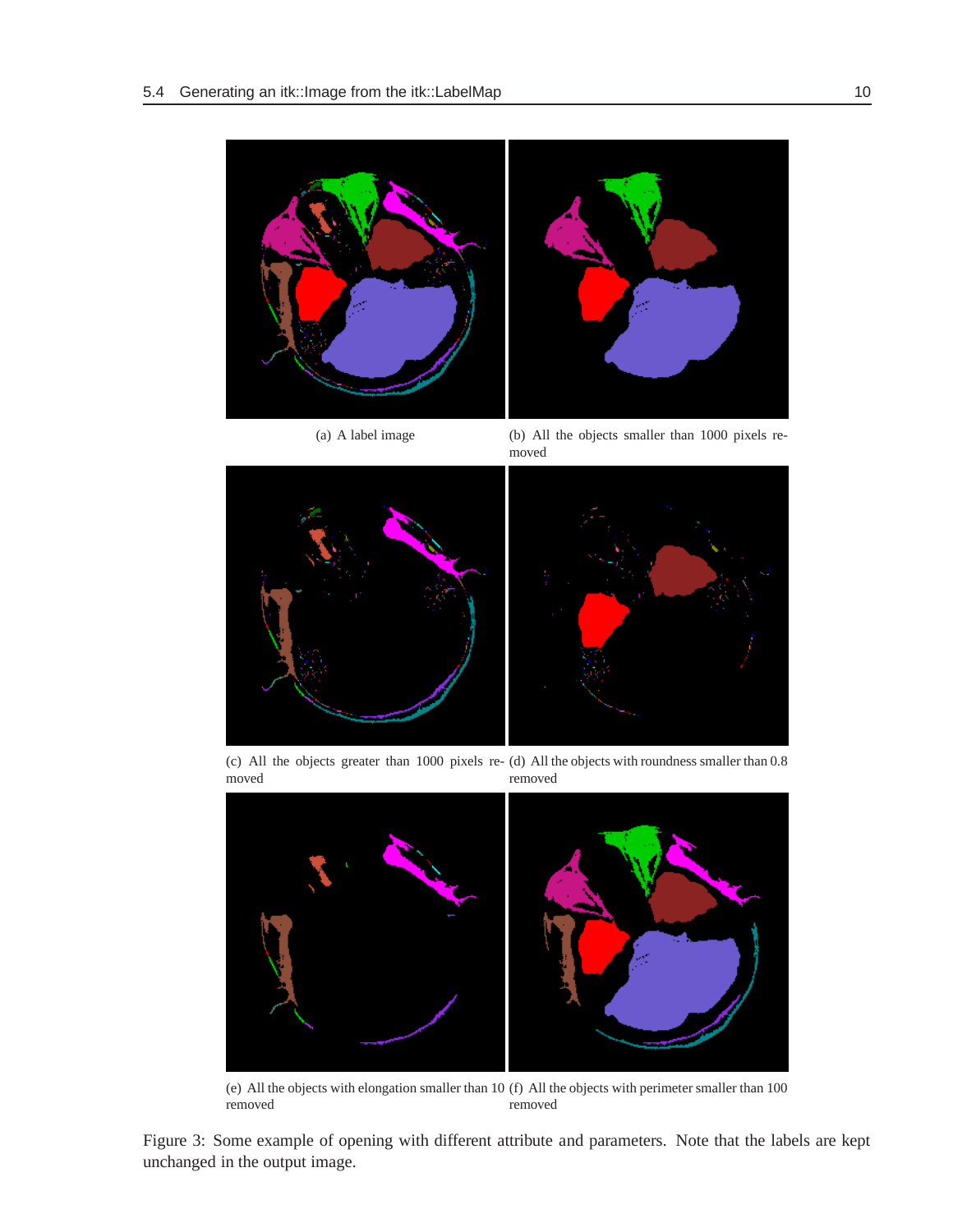- The *itk::LabelMapToLabelImageFilter* class simply convert a *itk::LabelMap* to a label image stored in a *itk::Image*.
- The *itk::LabelMapToBinaryImageFilter* put all the objects in the foreground of a binary im-<br>age stored in a itk::Image. It is intended to be used with an image produced by the It is intended to be used with an image produced by the *itk::BinaryImageToLabelMapFilter*. The background values of the original image can also be restored by this filter.
- The *itk::LabelMapMaskImageFilter* class can be used to mask an image with the objects of the  $itk::LabelMap$ . With that filter, the image can be cropped to contain only the non-masked zone<sup>[4](#page-10-1)</sup>, or the non-masked zone padded by a user defined number of pixels.
- The *itk::LabelMapToAttributeImageFilter* produce an *itk::Image* with the value of the attribute of the objects of the *itk::LabelMap*. This filter is mostly useful to have a global view of the attribute values in the image.
- The *LabelMapToRGBImageFilter* produce a color *itk::Image* with *itk::RGBPixel* as pixel type. The label objects are in color, as in Figure [1.](#page-2-4) This class is mostly useful for a quick visual validation without going outside ITK.
- Finally, the *LabelMapOvelayImageFilter* produce a color *itk::Image* with *itk::RGBPixel* as pixel type. The label objects are in color on top of a grayscale image, as in Figure [5.](#page-29-0) This class is mostly useful for a quick visual validation without going outside ITK.

# <span id="page-10-0"></span>6 Prebuilt mini-pipeline filters

The general view of the previous section show a very common way to use those classes. To make them easier to use, some prebuilt classes have been made, to perform the mini-pipeline:

- creation of the *itk::LabelMap* from an *itk::Image*,
- valuation of the attribute(s) of the objects,
- filtering of the *itk::LabelMap*,
- creation of an *itk::Image* from the filtered *itk::LabelMap*,

with a specific attribute.

Also, when using the *itk::ShapeLabelObject* or the *itk::StatisticsLabelObject* class, we usually want them to be valuated. Some classes are provided to perform the mini-pipeline:

- creation of the *itk::LabelMap* from an *itk::Image*,
- valuation of the attributes of the objects

### with the *itk::ShapeLabelObject* or the *itk::StatisticsLabelObject*.

Because the objects are often get from a label image or from a binary image, those filters have been made for binary, and label images.

<span id="page-10-1"></span><sup>&</sup>lt;sup>4</sup> The code used to produce the output region based on the content of the image is partially copied from a contribution of Peter Cech [http://www.vision.ee.ethz.ch/](http://www.vision.ee.ethz.ch/~pcech/itkAutoCropImageFilter/)∼pcech/itkAutoCropImageFilter/.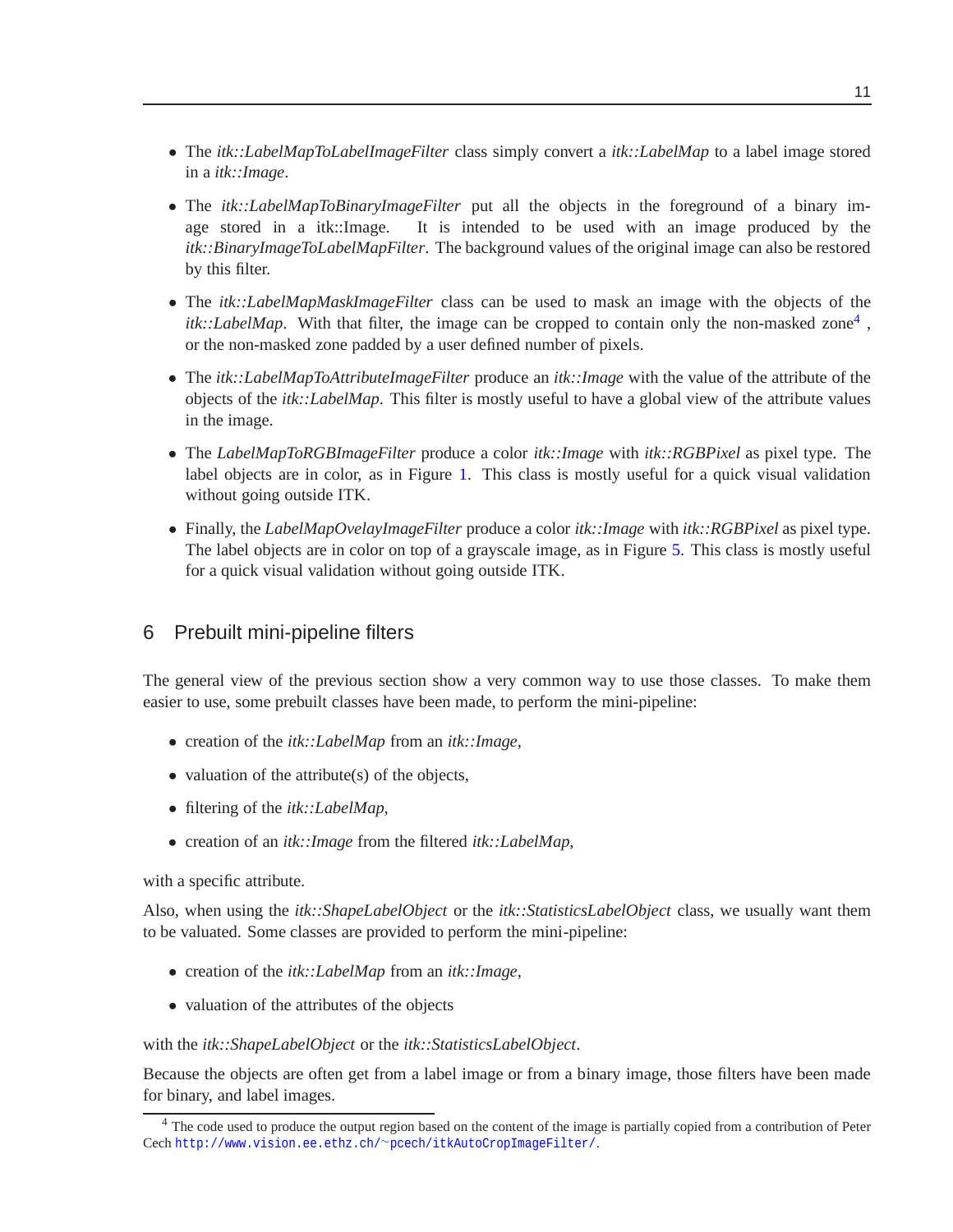#### <span id="page-11-0"></span>6.1 Binary filters

The filters to produce valuated attributes:

- *itk::BinaryImageToShapeLabelMapFilter*
- *itk::BinaryImageToStatisticsLabelMapFilter*

The filters to fully hide the usage of the label objects:

- *itk::BinaryAttributeKeepNObjectsImageFilter*
- *itk::BinaryAttributeOpeningImageFilter*
- *itk::BinaryShapeKeepNObjectsImageFilter*
- *itk::BinaryShapeOpeningImageFilter*
- *itk::BinaryStatisticsKeepNObjectsImageFilter*
- *itk::BinaryStatisticsOpeningImageFilter*

### <span id="page-11-1"></span>6.2 Label filters

The filters to produce valuated attributes:

- *itk::LabelImageToShapeLabelMapFilter*
- *itk::LabelImageToStatisticsLabelMapFilter*

The filters to fully hide the usage of the label objects:

- *itk::LabelAttributeKeepNObjectsImageFilter*
- *itk::LabelAttributeOpeningImageFilter*
- *itk::LabelShapeKeepNObjectsImageFilter*
- *itk::LabelShapeOpeningImageFilter*
- *itk::LabelStatisticsKeepNObjectsImageFilter*
- *itk::LabelStatisticsOpeningImageFilter*
- *itk::ShapeRelabelImageFilter*
- *itk::StatisticsRelabelImageFilter*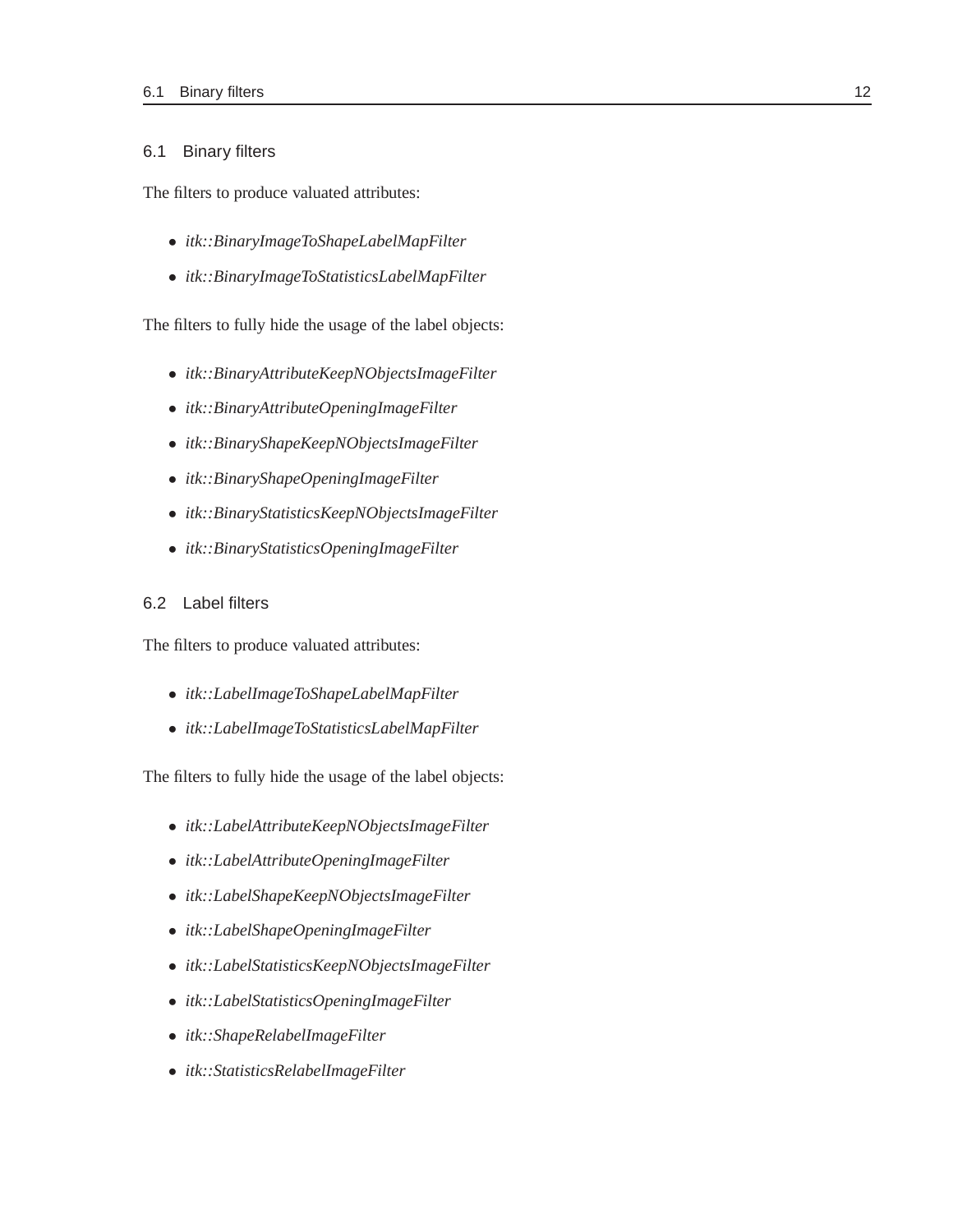### <span id="page-12-0"></span>7 Binary and label specialization of mathematical morphology filters

All the following filters are using a morphological reconstruction, implemented internally as an attribute opening with the *itk::AttributeLabelObject* class. Some binary filters are implemented:

- *itk::BinaryClosingByReconstructionImageFilter*
- *itk::BinaryFillholeImageFilter*
- *itk::BinaryGrindPeakImageFilter*
- *itk::BinaryOpeningByReconstructionImageFilter*
- *itk::BinaryReconstructionByDilationImageFilter*
- *itk::BinaryReconstructionByErosionImageFilter*

and some label filters, useful when the label objects are connected, or when we want to avoid loosing the label by using a binary filter. Because the notion of reconstruction by erosion is difficult with labels, only a few filters are implemented:

• *itk::LabelReconstructionByDilationImageFilter*

### <span id="page-12-2"></span><span id="page-12-1"></span>8 Computation details

#### 8.1 Binary image moments

Central image moments for grayscale images are usually computed as

$$
Cm_{i,j} = \frac{S_{i,j}}{M} - Cg_i.Cg_j \tag{1}
$$

$$
S_{i,j} = \sum_{p \in D} (I(p).p_i.p_j) \tag{2}
$$

where  $S_{i,j}$  is the central moment, *D* is the domain of definition of the image *I*,  $I(p)$  is the pixel value of the image at the position  $p, 0 \le i < n, 0 \le i < n$ , *n* is the image dimension,  $p_i$  is the physical position on the axis *i*, *M* is the total mass, *Cg* is the center of gravity. With binary images,  $I(p)$  is either 0 if *p* is outside the object, or 1 if *p* is inside.

The complexity is  $O(N_{P_I})$ , where  $N_{P_I}$  is the number of pixels in the image.

With the run-length encoding of the binary objects, the complexity can be decreased to  $O(N_{L_0})$ , where  $N_{L_0}$ is the number of lines in the object.

$$
S_{i,j} = \sum_{p \in D} (I(p).p_i.p_j)
$$
  
= 
$$
\sum_{p \in O} (p_i.p_j)
$$
  
= 
$$
\sum_{L \in O} \sum_{p \in L} (p_i.p_j)
$$
 (3)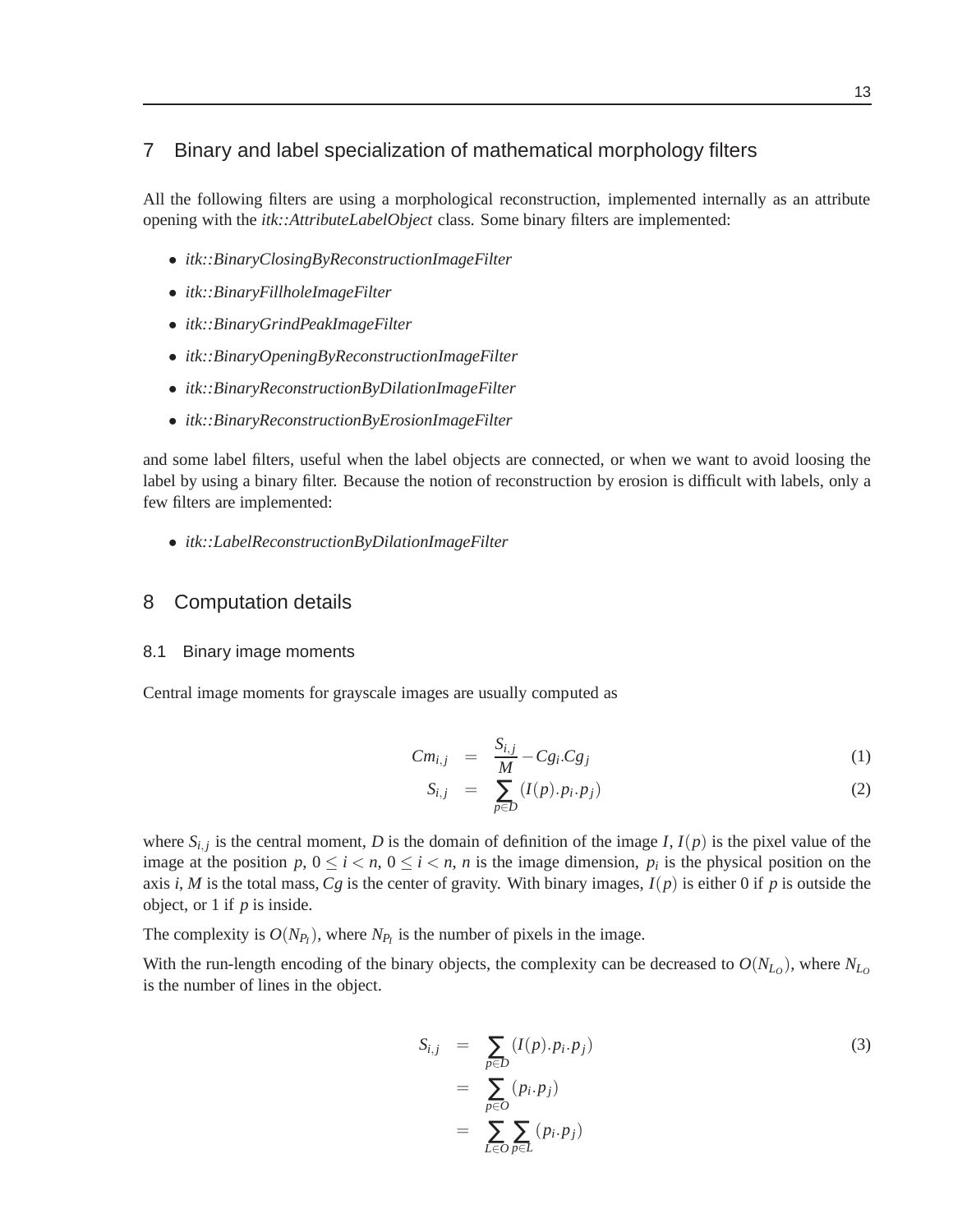Where *O* is a binary object in the image, and *L* is a line of the object *O*, encoded with the run-length encoding. In a line,  $p_i$  is a constant if  $i > 0$ , so,  $S_{i,j}$  can be written:

$$
S_{i,j} = \begin{cases} \sum_{L \in O} (l_L \cdot p_i \cdot p_j) & \text{if } i > 0 \text{ and } j > 0, \\ \sum_{L \in O} \left( p_i \cdot \sum_{p \in L} p_0 \right) & \text{if } i > 0 \text{ and } j = 0, \\ \sum_{L \in O} \left( p_j \cdot \sum_{p \in L} p_0 \right) & \text{if } i = 0 \text{ and } j > 0, \\ \sum_{L \in O} \sum_{p \in L} p_0^2 & \text{if } i = j = 0. \end{cases}
$$
 (4)

It is known that

<span id="page-13-1"></span>
$$
\sum_{x=0}^{n} x = \frac{n(n+1)}{2} \tag{5}
$$

$$
\sum_{x=0}^{n} x^2 = \frac{n(n+1)(2n+1)}{6} \tag{6}
$$

In order to use those formulae in the computation of  $S_{i,j}$ , the physical position has to be expanded in:

<span id="page-13-0"></span>
$$
p_j = o_j + s_j i_j \tag{7}
$$

where  $o_j$  is the origin of the line on the axis *j*,  $s_j$  is the spacing on the axis *j*, and  $i_j$  is the index on the axis *j*.

With equations [7,](#page-13-0) [5](#page-13-1) and [6,](#page-13-1) it is easy to remove the loop in the computation of the sum of physical positions of the axis 0:

$$
\sum_{p \in L} p_0 = \sum_{i_0=0}^{l_L - 1} (o_0 + s_0 i_0)
$$
\n
$$
= l_L \cdot o_0 + s_0 \sum_{i_0=0}^{l_L - 1} i_0
$$
\n
$$
= l_L \cdot o_0 + s_0 \left( \frac{(l_L - 1)l_L}{2} \right)
$$
\n
$$
= l_L \left( o_0 + \frac{s_0(l_L - 1)}{2} \right)
$$
\n(8)

where  $l_L$  is the length of the line (in pixels), and in the sum of the square of the physical positions of the axis 0: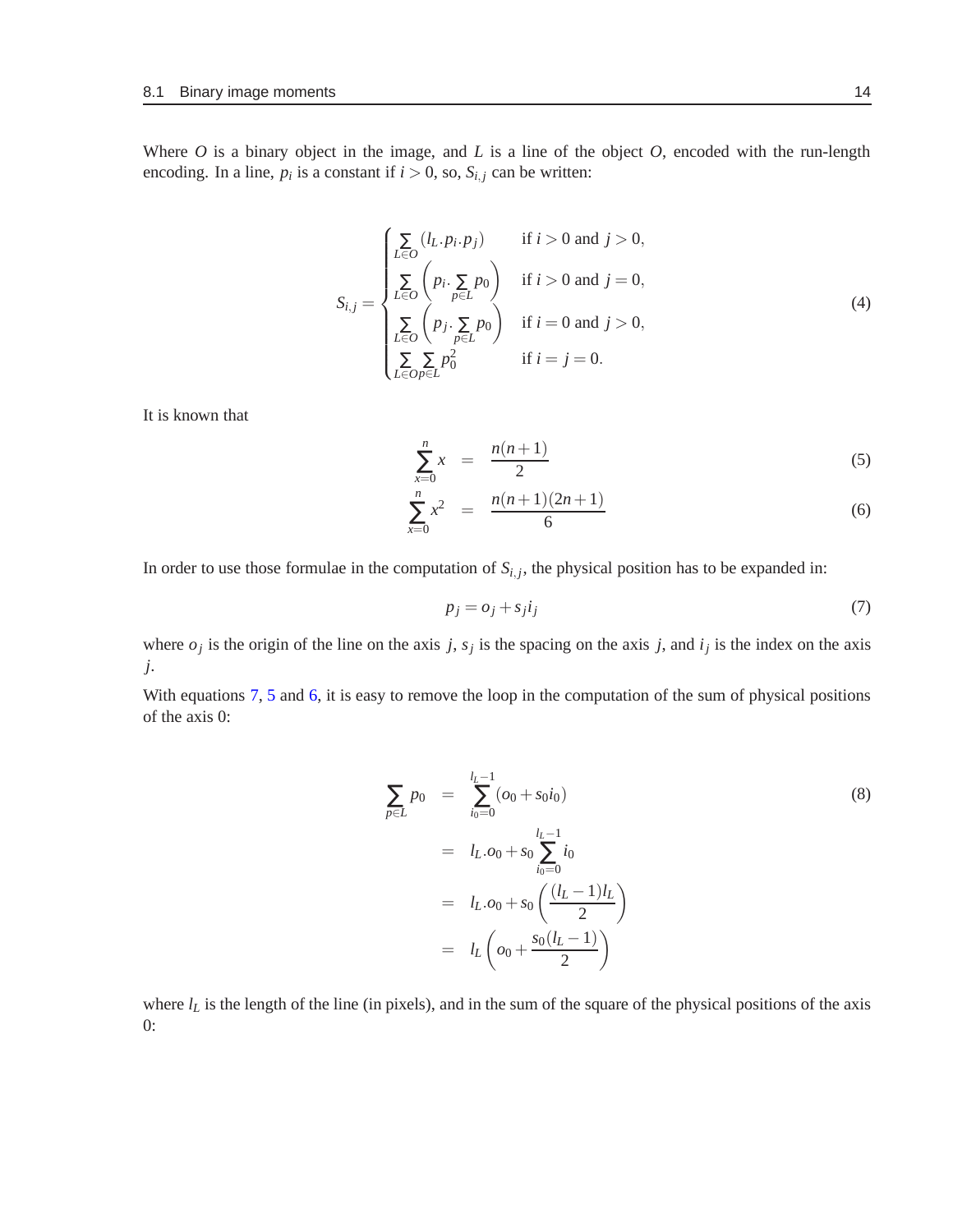$$
\sum_{p \in L} p_0^2 = \sum_{i_0=0}^{l_L - 1} (\omega_0 + s_0 i_0)^2
$$
\n
$$
= \sum_{i_0=0}^{l_L - 1} (\omega_0^2 + s_0^2 i_0^2 + 2 \omega_0 s_0 i_0)
$$
\n
$$
= l_L \omega_0^2 + s_0^2 \sum_{i_0=0}^{l_L - 1} i_0^2 + 2 \omega_0 s_0 \sum_{i_0=0}^{l_L - 1} i_0
$$
\n
$$
= l_L \omega_0^2 + s_0^2 \left( \frac{(l_L - 1)l_L(2l_L - 1)}{6} \right) + 2 \omega_0 s_0 \left( \frac{(l_L - 1)l_L}{2} \right)
$$
\n
$$
= l_L \left( \omega_0^2 + s_0 (l_L - 1) \left( \frac{s_0(2l_L - 1)}{6} + \omega_0 \right) \right)
$$
\n(9)

Finally,  $S_{i,j}$ , used in the computation of the central moments, is computed as:

$$
S_{i,j} = \begin{cases} \sum_{L \in O} (l_L \cdot p_i \cdot p_j) & \text{if } i > 0 \text{ and } j > 0, \\ \sum_{L \in O} \left( p_i \cdot l_L \left( o_0 + \frac{s_0(l_L - 1)}{2} \right) \right) & \text{if } i > 0 \text{ and } j = 0, \\ \sum_{L \in O} \left( p_j \cdot l_L \left( o_0 + \frac{s_0(l_L - 1)}{2} \right) \right) & \text{if } i = 0 \text{ and } j > 0, \\ \sum_{L \in O} \left( l_L \left( o_0^2 + s_0(l_L - 1) \left( \frac{s_0(2l_L - 1)}{6} + o_0 \right) \right) \right) & \text{if } i = j = 0. \end{cases}
$$
(10)

### <span id="page-14-0"></span>8.2 Roundness

The computation works with any image dimension, and so use the definition of volume and area of an hypersphere in any dimension.

<span id="page-14-1"></span>
$$
V_n(r) = \frac{\pi^{\frac{n}{2}}r^n}{\Gamma(\frac{n}{2}+1)}
$$
\n(11)

where  $V_n$  is the volume of the hypersphere *n* is the image dimension, and *r* is the radius of the hypersphere.

$$
\Gamma\left(\frac{n}{2}+1\right) = \begin{cases} \left(\frac{n}{2}\right)! & \text{if } n \text{ is even,} \\ \sqrt{\pi} \frac{n!!}{2^{(n+1)/2}} & \text{if } n \text{ is odd.} \end{cases}
$$
(12)

*n*!! is the *double factorial*, defined as:

$$
n!! = \begin{cases} 1 & \text{if } n < 2, \\ n(n-2)!! & \text{if } n \ge 2. \end{cases}
$$
 (13)

$$
A_n(r) = \frac{nV_n}{r}
$$
 (14)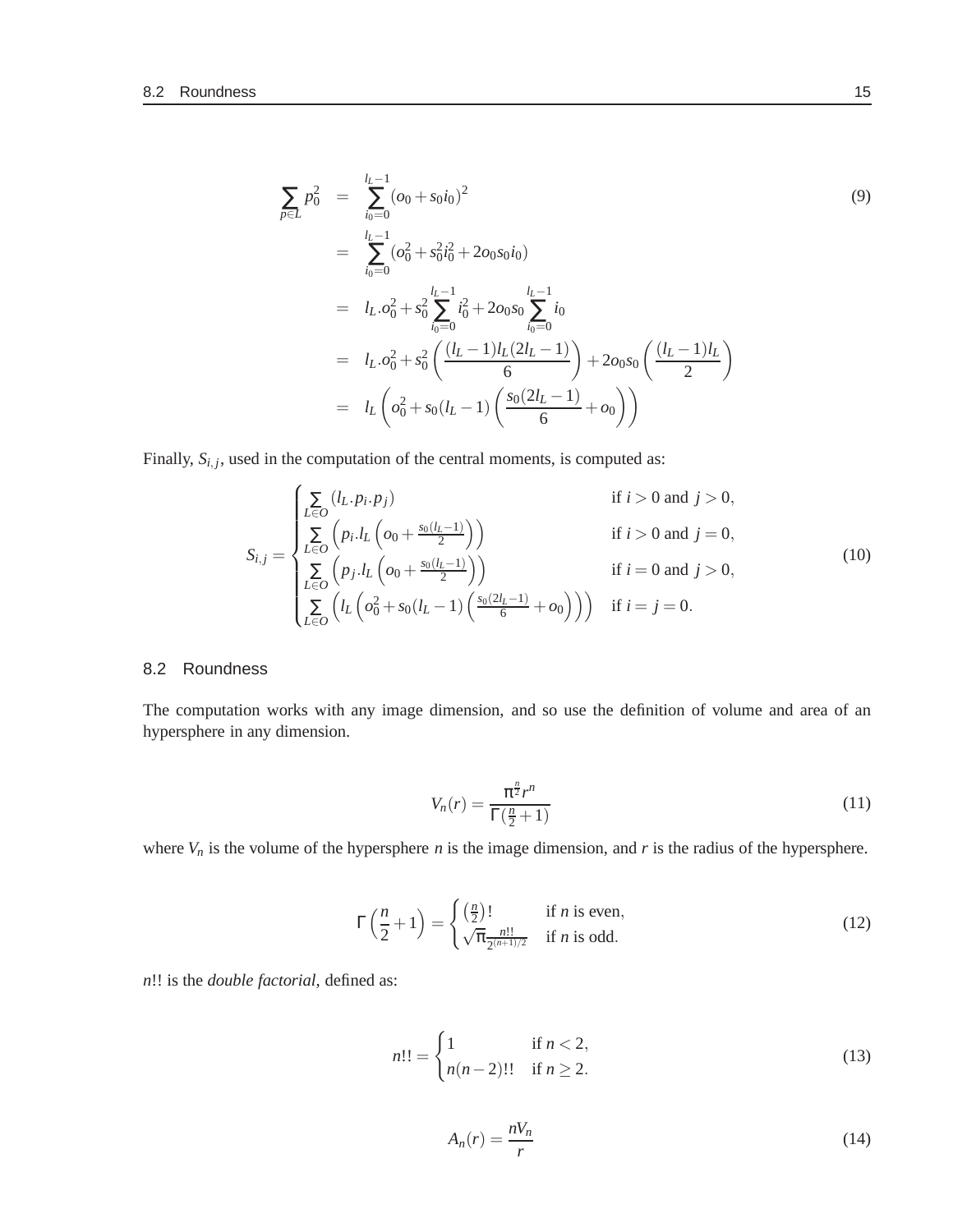where  $A_n$  is the area of the hypersphere.

$$
R = \frac{A_n(r)}{a} \tag{15}
$$

where *R* is the roundness, *a* is the measured area of the object<sup>[5](#page-15-4)</sup>, and the *r* is the radius of an hypersphere with the same volume than the object, computed using equation [11.](#page-14-1)

#### <span id="page-15-0"></span>8.3 Pixel's neighborhood

The run-length encoding does not allow an easy access to the neighbors of a given pixel. If the neighborhood of all the pixels must be accessed, it is much easier to convert the itk::LabelMap to a *itk::Image* with the *itk::LabelMapToLabelImageFilter*, and use that image to access the neighbors. That's what is done in *itk::ShapeLabelMapFilter* to compute the maximum Feret diameter, and the perimeter estimation.

### <span id="page-15-2"></span><span id="page-15-1"></span>9 Usage examples

#### 9.1 Prebuilt pipelines

<span id="page-15-3"></span>Binary shape opening

The source code is available in the file *binary shape opening.cxx*.

```
#include "itkImageFileReader.h"
#include "itkImageFileWriter.h"
#include "itkSimpleFilterWatcher.h"
#include "itkBinaryShapeOpeningImageFilter.h"
int main(int argc, char * argv[])
{
 if(\arg c := 9)
    {
   std::cerr << "usage: " << argv[0] << " input output foreground background lambda reverseOrdering co
   // std::cerr << " : " << std::endl;
   exit(1);}
  const int dim = 3itypedef itk::Image< unsigned char, dim > IType;
  typedef itk::ImageFileReader< IType > ReaderType;
 ReaderType::Pointer reader = ReaderType::New();
```
<span id="page-15-4"></span><sup>5</sup>More details about perimeter estimation will be published in another article.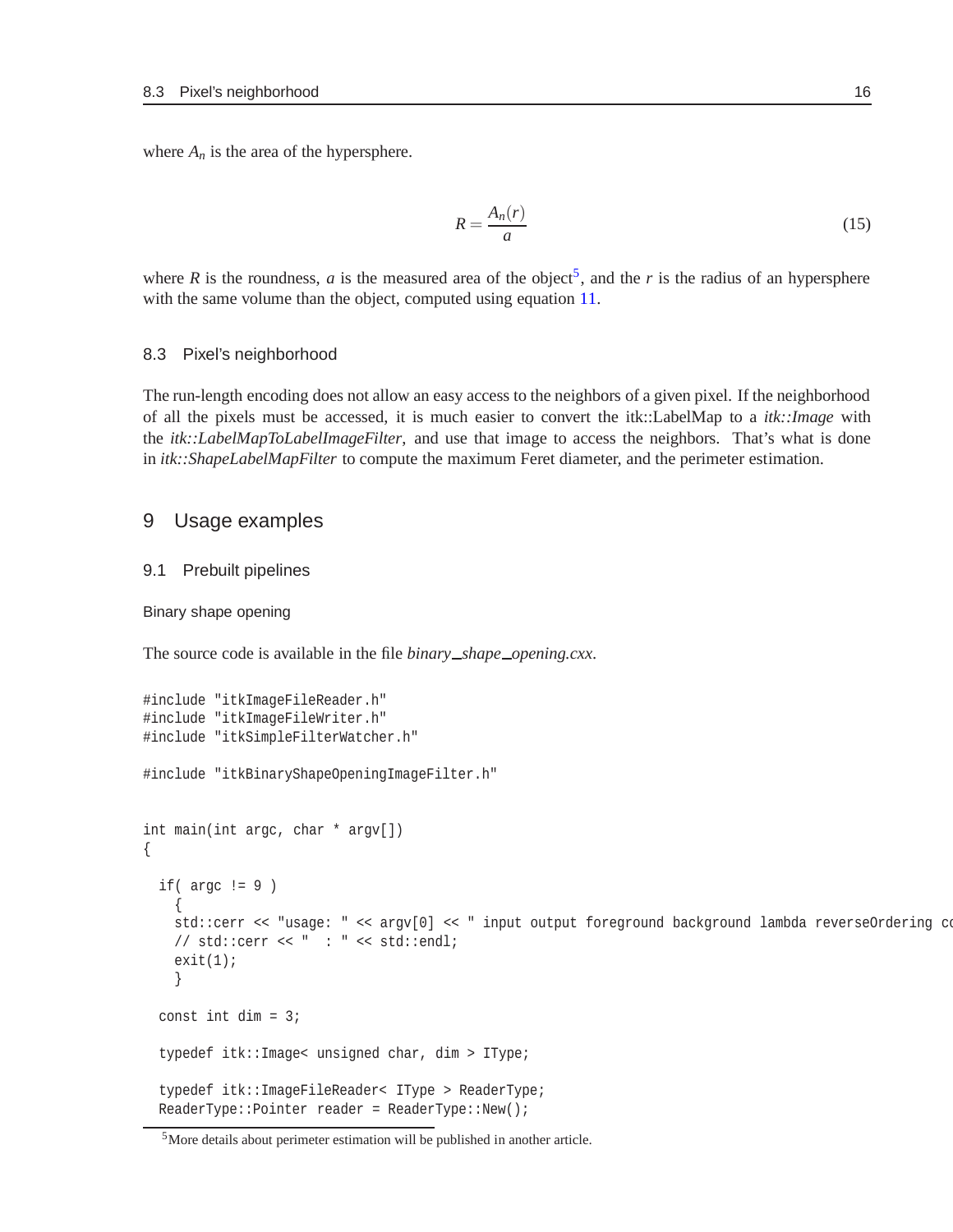```
reader->SetFileName( argv[1] );
typedef itk::BinaryShapeOpeningImageFilter< IType > BinaryOpeningType;
BinaryOpeningType::Pointer opening = BinaryOpeningType::New();
opening->SetInput( reader->GetOutput() );
opening->SetForegroundValue( atoi(argv[3]) );
opening->SetBackgroundValue( atoi(argv[4]) );
opening->SetLambda( atof(argv[5]) );
opening->SetReverseOrdering( atoi(argv[6]) );
opening->SetFullyConnected( atoi(argv[7]) );
opening->SetAttribute( argv[8] );
itk::SimpleFilterWatcher watcher(opening, "filter");
typedef itk::ImageFileWriter< IType > WriterType;
WriterType::Pointer writeer = WriterType::New();
writer->SetInput( opening->GetOutput() );
writer->SetFileName( argv[2] );
writer->Update();
return 0;
```
#### <span id="page-16-0"></span>Statistics relabel

}

The source code is available in the file *statistics relabel.cxx*.

```
#include "itkImageFileReader.h"
#include "itkImageFileWriter.h"
#include "itkSimpleFilterWatcher.h"
#include "itkStatisticsRelabelImageFilter.h"
int main(int argc, char * argv[])
{
  if(\arg c := 8)
    {
   std::cerr << "usage: " << argv[0] << " input input output background useBg reverseOrdering attribut
   // std::cerr << " : " << std::endl;
   exit(1);}
  const int dim = 3;
  typedef itk::Image< unsigned char, dim > IType;
  typedef itk::ImageFileReader< IType > ReaderType;
 ReaderType::Pointer reader = ReaderType::New();
 reader->SetFileName( argv[1] );
 ReaderType::Pointer reader2 = ReaderType::New();
 reader2->SetFileName( argv[2] );
```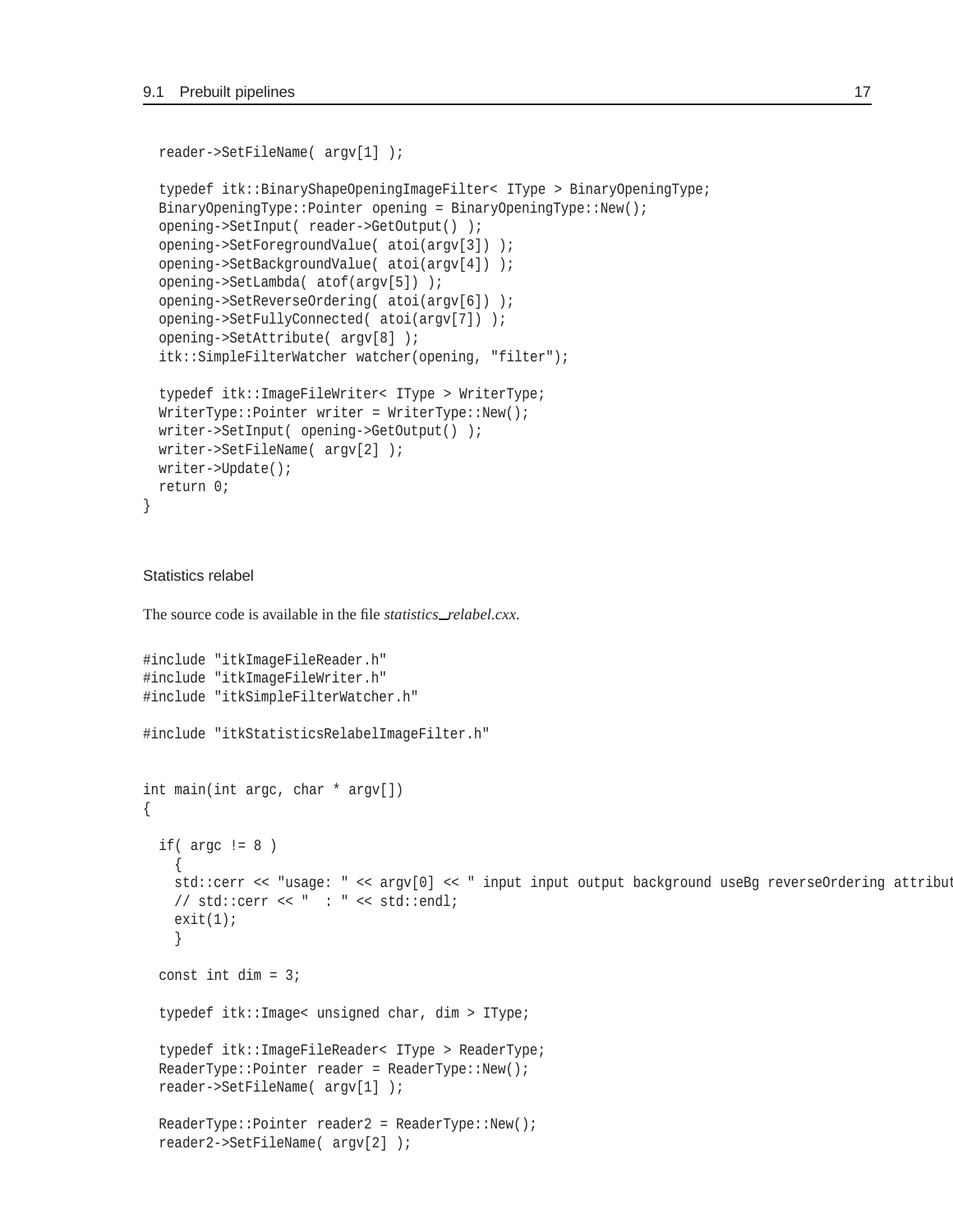```
typedef itk::StatisticsRelabelImageFilter< IType, IType > RelabelType;
RelabelType::Pointer relabel = RelabelType::New();
relabel->SetInput( reader->GetOutput() );
relabel->SetFeatureImage( reader2->GetOutput() );
relabel->SetBackgroundValue( atoi(argv[4]) );
relabel->SetReverseOrdering( atoi(argv[6]) );
relabel->SetAttribute( argv[7] );
itk::SimpleFilterWatcher watcher(relabel, "filter");
typedef itk::ImageFileWriter< IType > WriterType;
WriterType::Pointer writeer = WriterType::New();
writer->SetInput( relabel->GetOutput() );
writer->SetFileName( argv[3] );
writer->Update();
return 0;
```
#### <span id="page-17-0"></span>Label shape keep N obejcts

}

The source code is available in the file *label shape keep n objects.cxx*.

```
#include "itkImageFileReader.h"
#include "itkImageFileWriter.h"
#include "itkSimpleFilterWatcher.h"
#include "itkLabelShapeKeepNObjectsImageFilter.h"
int main(int argc, char * argv[])
{
 if(\arg c != 7 )
    {
   std::cerr << "usage: " << argv[0] << " input output background nb reverseOrdering attribute" << std
   // std::cerr << " : " << std::endl;
    exit(1);}
  const int dim = 3itypedef itk::Image< unsigned char, dim > IType;
  typedef itk::ImageFileReader< IType > ReaderType;
 ReaderType::Pointer reader = ReaderType::New();
 reader->SetFileName( argv[1] );
  typedef itk::LabelShapeKeepNObjectsImageFilter< IType > LabelOpeningType;
 LabelOpeningType::Pointer opening = LabelOpeningType::New();
  opening->SetInput( reader->GetOutput() );
 opening->SetBackgroundValue( atoi(argv[3]) );
  opening->SetNumberOfObjects( atoi(argv[4]) );
  opening->SetReverseOrdering( atoi(argv[5]) );
```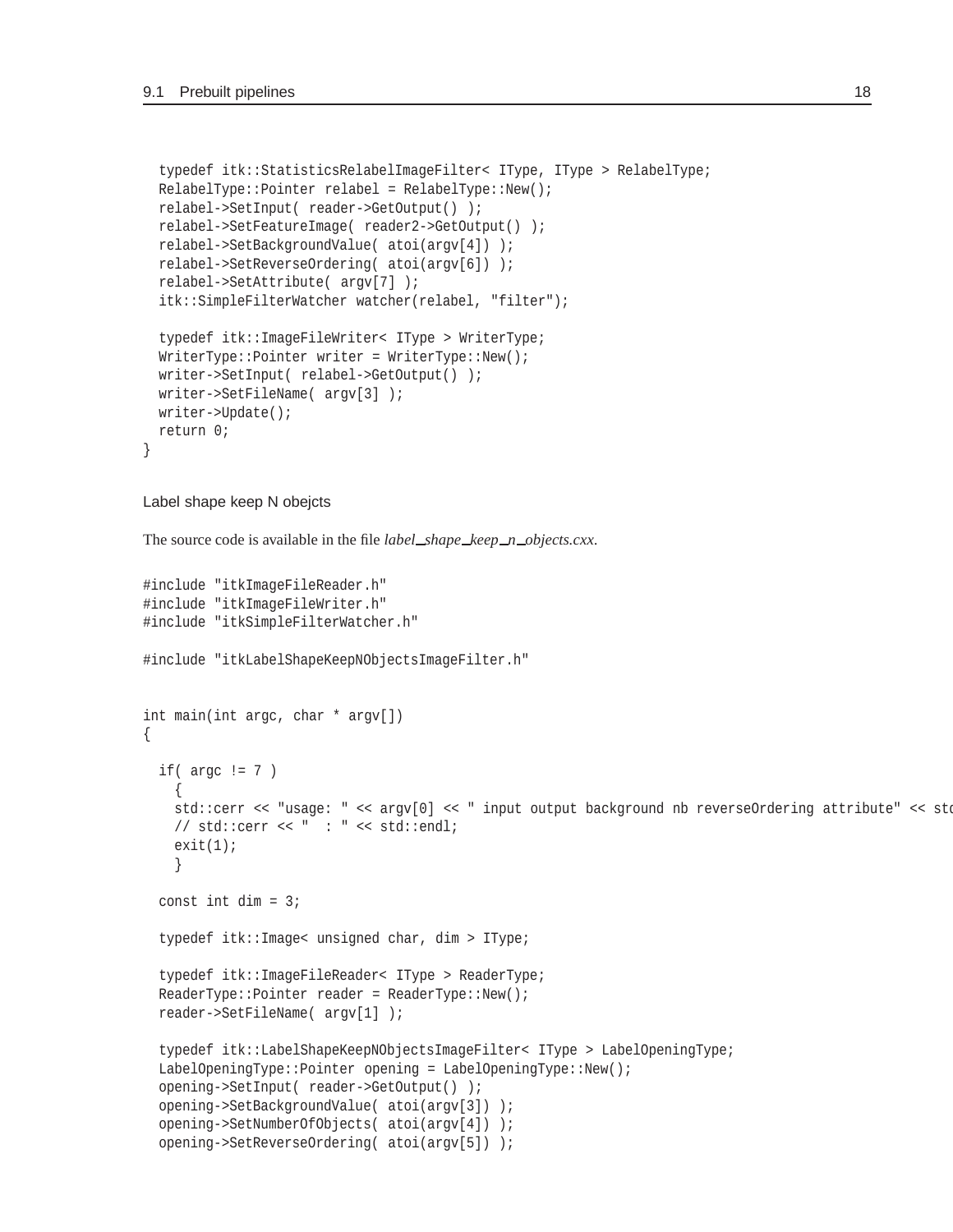```
opening->SetAttribute( argv[6] );
 itk::SimpleFilterWatcher watcher(opening, "filter");
 typedef itk::ImageFileWriter< IType > WriterType;
 WriterType::Pointer writeer = WriteType::New();
 writer->SetInput( opening->GetOutput() );
 writer->SetFileName( argv[2] );
 writer->Update();
 return 0;
}
```
<span id="page-18-0"></span>Binary fill holes

The source code is available in the file *binary fillhole.cxx*.

```
#include "itkImageFileReader.h"
#include "itkImageFileWriter.h"
#include "itkCommand.h"
#include "itkSimpleFilterWatcher.h"
#include "itkLabelObject.h"
#include "itkLabelMap.h"
#include "itkBinaryFillholeImageFilter.h"
int main(int argc, char * argv[])
\left\{ \right.if(\arg c != 5)
    {
   std::cerr << "usage: " << argv[0] << " input output conn fg" << std::endl;
   // std::cerr << " : " << std::endl;
   exit(1);}
 const int dim = 2itypedef itk::Image< unsigned char, dim > IType;
 typedef itk::ImageFileReader< IType > ReaderType;
 ReaderType::Pointer reader = ReaderType::New();
 reader->SetFileName( argv[1] );
 reader->Update();
typedef itk::BinaryFillholeImageFilter< IType > I2LType;
 I2LType::Pointer reconstruction = I2LType::New();
 reconstruction->SetInput( reader->GetOutput() );
 reconstruction->SetFullyConnected( atoi(argv[3]) );
 reconstruction->SetForegroundValue( atoi(argv[4]) );
// reconstruction->SetBackgroundValue( atoi(argv[5]) );
 itk::SimpleFilterWatcher watcher(reconstruction, "filter");
```
typedef itk::ImageFileWriter< IType > WriterType;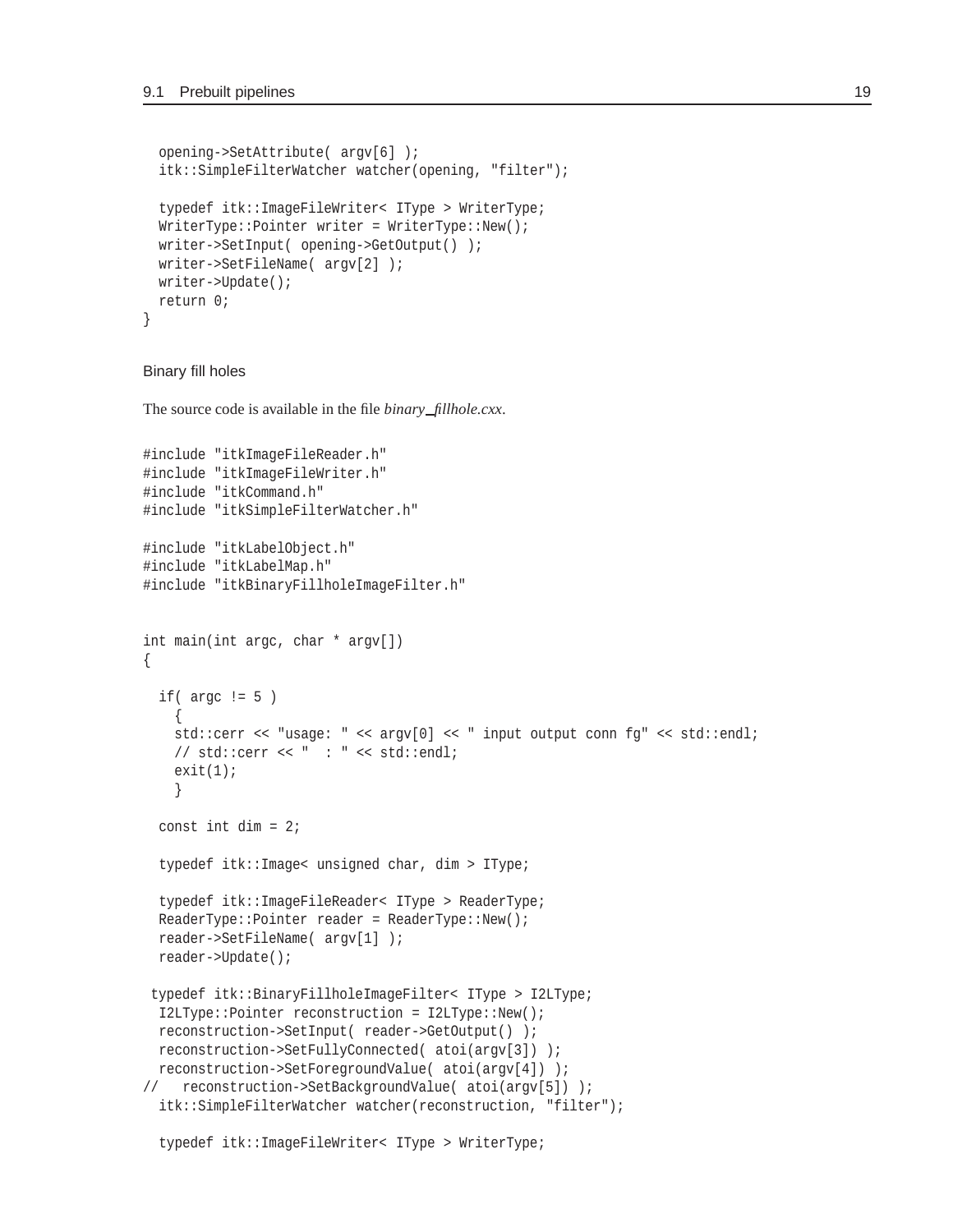```
WriterType::Pointer writer = WriterType::New();
 writer->SetInput( reconstruction->GetOutput() );
 writer->SetFileName( argv[2] );
 writer->Update();
 return 0;
}
```
#### <span id="page-19-0"></span>9.2 LabelObject and LabelMap manipulation

#### <span id="page-19-1"></span>AttributeLabelObject

The *itk::AttributeLabelObject* let the user specify the type of the attribute he wants to use, and thus is the good choice to implement a new attribute.

The source code is available in the file *generic\_attribute.cxx*.

First we include the headers of the class we will use, and parse the command line.

```
#include "itkImageFileReader.h"
#include "itkImageFileWriter.h"
#include "itkAttributeLabelObject.h"
#include "itkLabelMap.h"
#include "itkLabelImageToLabelMapFilter.h"
#include "itkAttributeKeepNObjectsLabelMapFilter.h"
#include "itkAttributeOpeningLabelMapFilter.h"
#include "itkAttributeRelabelLabelMapFilter.h"
#include "itkLabelMapToAttributeImageFilter.h"
#include "itkLabelMapToLabelImageFilter.h"
int main(int argc, char * argv[])
\{if( argc != 10 )
    {
   std::cerr << "usage: " << argv[0] << " label input attr keep open relabel bg lambda nb" << std::endl;
   //std::cerr << " : " << std::end1;exit(1);}
```
Declare the dimension used, and the type of the image for input and output.

```
const int dim = 2itypedef unsigned char PType;
typedef itk::Image< PType, dim > IType;
```
The AttributeLabelObject class take 3 template parameters: the 2 ones from the LabelObject class, and the type of the attribute associated with each node. Here we have chosen a double. We then declares the type of the LabelMap with the type of the label object.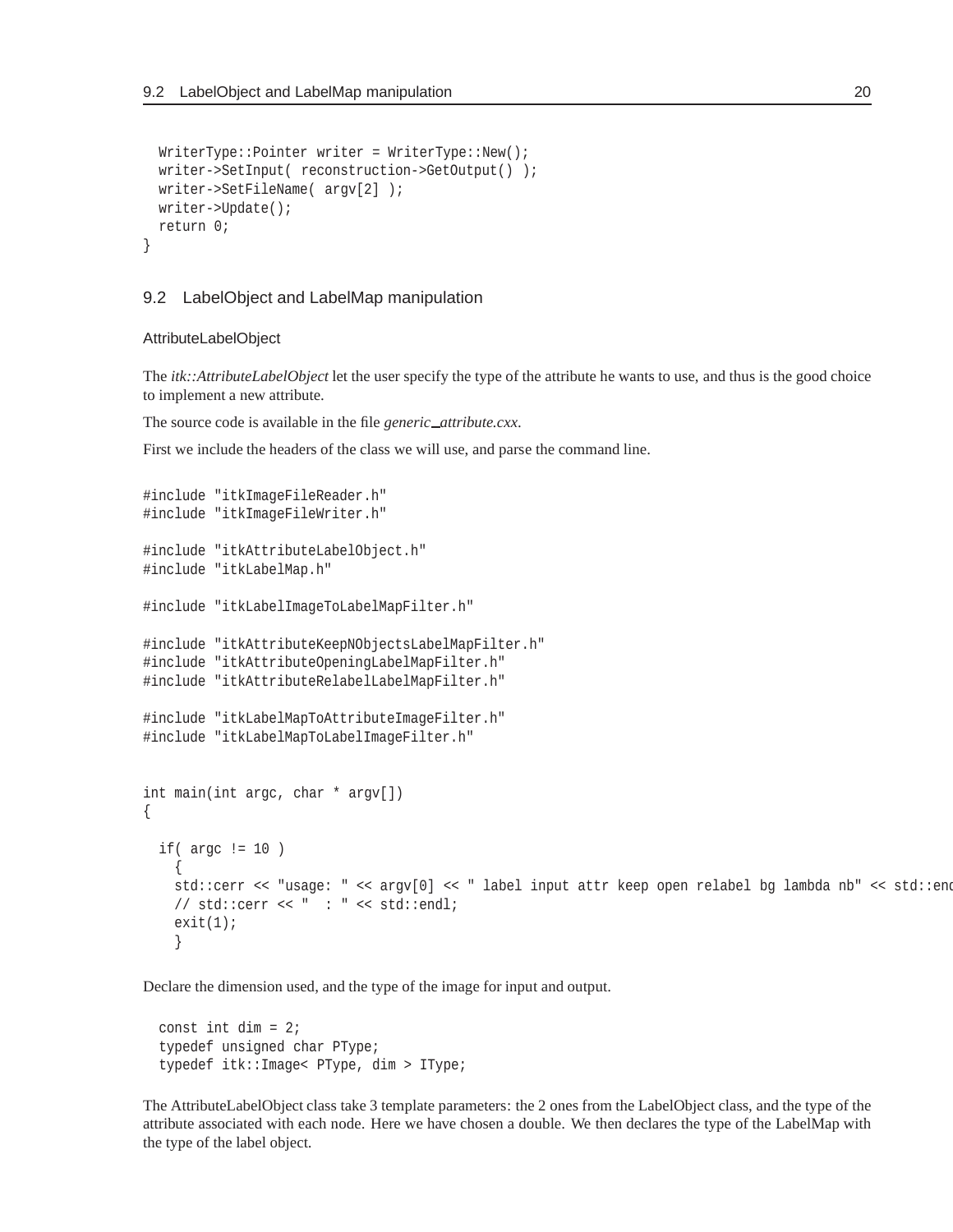```
typedef itk::AttributeLabelObject< unsigned long, dim, double > LabelObjectType;
typedef itk::LabelMap< LabelObjectType > LabelMapType;
```
We read the input images.

```
typedef itk::ImageFileReader< IType > ReaderType;
ReaderType::Pointer reader = ReaderType::New();
reader->SetFileName( argv[1] );
ReaderType::Pointer reader2 = ReaderType::New();
reader2->SetFileName( argv[2] );
```
And convert the label image to a LabelMap.

```
typedef itk::LabelImageToLabelMapFilter< IType, LabelMapType > I2LType;
I2LType::Pointer i2l = I2LType::New();
i2l->SetInput( reader->GetOutput() );
i2l->SetBackgroundValue( atoi(argv[7]) );
```
The next step is made outside the pipeline model, so we call Update() now.

```
i2l->Update();
reader2->Update();
```
Now we will valuate the attribute. The attribute will be the mean of the pixels values in the 2nd image. Note that the StatisticsLabelObject can give us that value, without having to code that by hand - that's an example.

Lets begin by declaring the iterator for the objects in the image, and get the object container, to reuse it later.

```
LabelMapType::LabelObjectContainerType::const_iterator it;
LabelMapType::Pointer labelMap = i2l->GetOutput();
const LabelMapType::LabelObjectContainerType & labelObjectContainer = labelMap->GetLabelObjectContaine
```
Now iterate over all the objects in the image.

```
for( it = labelObjectContainer.begin(); it != labelObjectContainer.end(); it++ )
  {
```
The label is there if we need it, but it can also be found at labelObject- $i$ GetLabel().

const PType & label = it->first; LabelObjectType \* labelObject = it->second;

Init the variables used for the computation.

double mean  $= 0$ ; unsigned long size =  $0$ ;

Create the iterator for the lines, and iterate over them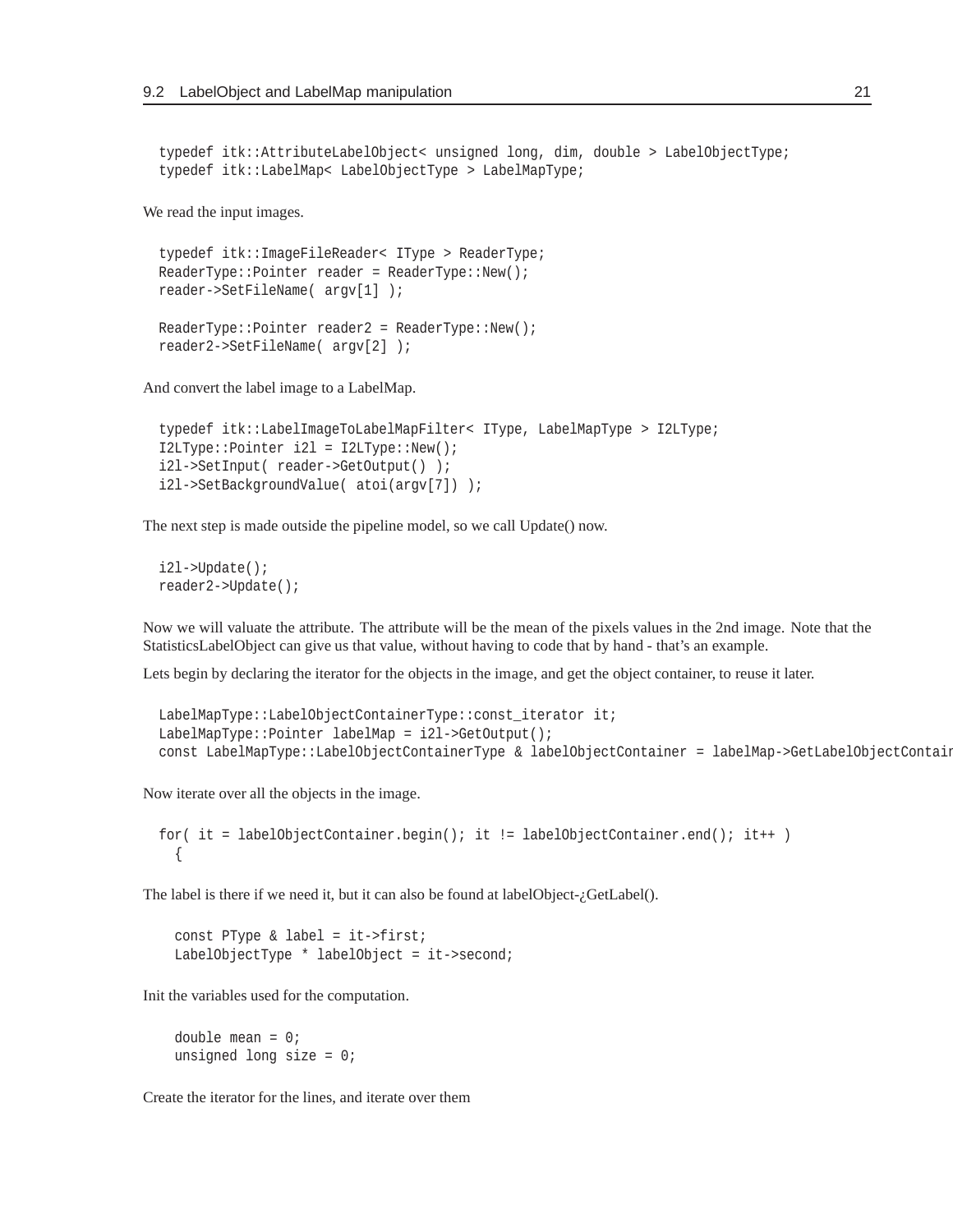```
LabelObjectType::LineContainerType::const_iterator lit;
LabelObjectType::LineContainerType lineContainer = labelObject->GetLineContainer();
for( lit = lineContainer<math>, begin(); lit := lineContainer) end(); lit++){
 const LabelMapType::IndexType & firstIdx = lit->GetIndex();
 const unsigned long & length = lit->GetLength();
 size += length;
```
Then iterate over all the pixels in the line, and get the pixel values in the feature image to compute their mean.

```
long endIdx0 = firstIdx[0] + length;
for( LabelMapType::IndexType idx = firstIdx; idx[0]<sub>endIdx</sub>(i) dxd[0]++){
 mean += reader2->GetOutput()->GetPixel( idx );
  }
}
```
Complete the compuation of the mean, and set it as attibute value for the current object.

```
mean /= size;
labelObject->SetAttribute( mean );
```
The LabelObject class provides a Print() method to display its ivars.

```
labelObject->Print( std::cout );
}
```
Now that the objects have their attribute, we are free to manipulate them with the common filters, or by hand. The default accessor (AttributeLabelObject) is the wright one when using AttributeLabelObject so we don't have to specify it. A different one can be used if needed though.

```
typedef itk::AttributeKeepNObjectsLabelMapFilter< LabelMapType > KeepType;
KeepType::Pointer keep = KeepType::New();
keep->SetInput( labelMap );
keep->SetReverseOrdering( true );
keep->SetNumberOfObjects( atoi(argv[9]) );
```
Prevent the filter to run in place, so the input image is not modified.

```
keep->SetInPlace( false );
typedef itk::AttributeOpeningLabelMapFilter< LabelMapType > OpeningType;
OpeningType::Pointer opening = OpeningType::New();
opening->SetInput( labelMap );
opening->SetLambda( atof(argv[8]) );
opening->SetInPlace( false );
typedef itk::AttributeRelabelLabelMapFilter< LabelMapType > RelabelType;
RelabelType::Pointer relabel = RelabelType::New();
relabel->SetInput( labelMap );
relabel->SetInPlace( false );
```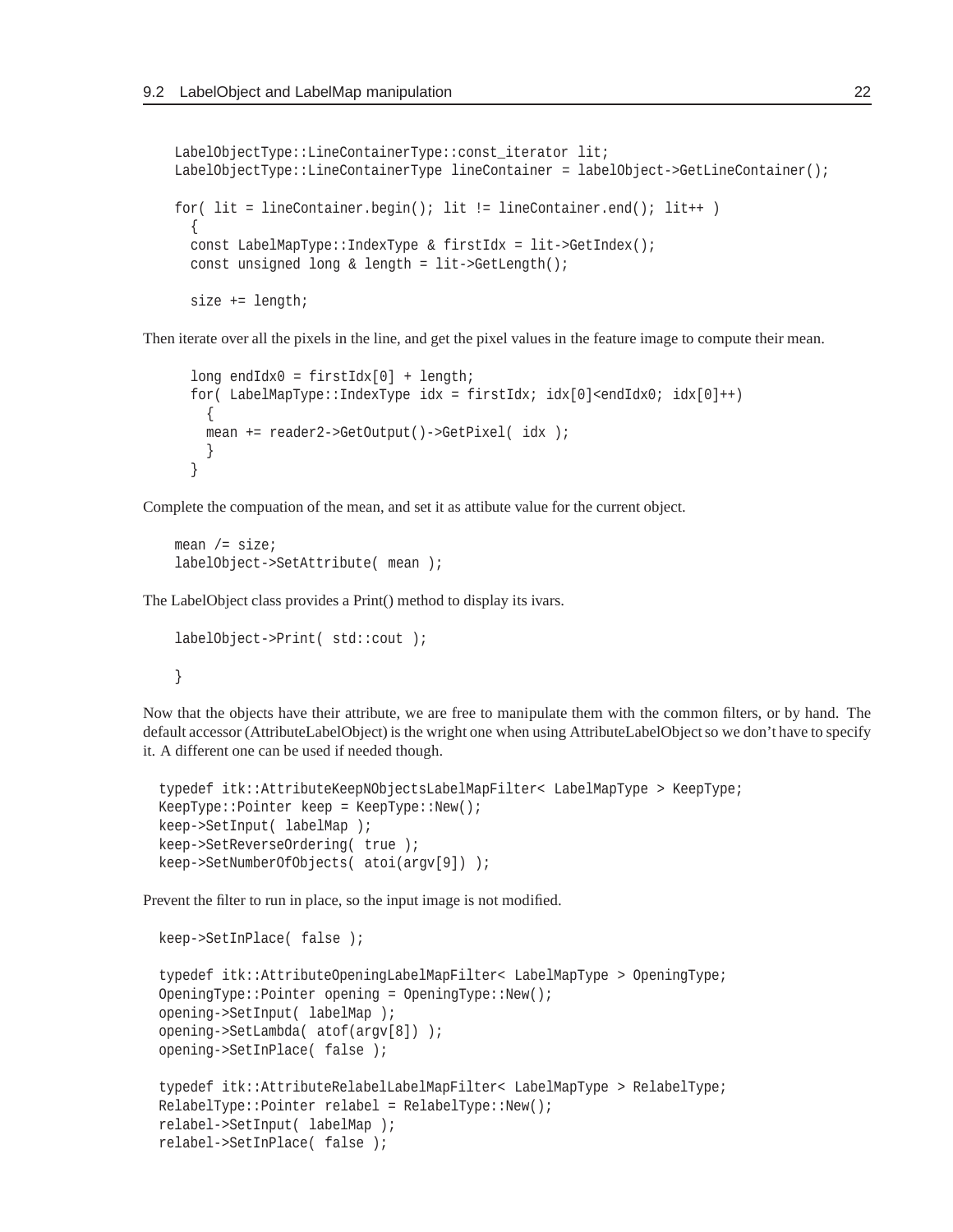The attribute values can be put directly in a classic image.

```
typedef itk::LabelMapToAttributeImageFilter< LabelMapType, IType > A2IType;
A2IType::Pointer a2i = A2IType::New();
a2i->SetInput( labelMap );
```
Or the label collection can be converted back to an label image, or to a binary image (not shown here)

```
typedef itk::LabelMapToLabelImageFilter< LabelMapType, IType > L2IType;
L2IType::Pointer 12i = L2IType::New();
```
Finally, write the results

```
typedef itk::ImageFileWriter< IType > WriterType;
WriterType::Pointer writer = WriterType::New();
writer->SetInput( a2i->GetOutput() );
writer->SetFileName( argv[3] );
writer->Update();
writer->SetInput( l2i->GetOutput() );
l2i->SetInput( keep->GetOutput() );
writer->SetFileName( argv[4] );
writer->Update();
l2i->SetInput( opening->GetOutput() );
writer->SetFileName( argv[5] );
writer->Update();
l2i->SetInput( relabel->GetOutput() );
writer->SetFileName( argv[6] );
writer->Update();
return 0;
```
#### <span id="page-22-0"></span>Custom attribute accessor

}

This example shows how to use the LabelMap classes to remove all the object with a bounding size smaller (or greater) than a given value on the z axis. The attribute we are interested is already computed by *ShapeLabelMapFilter* and stored in *ShapeLabelObject*. It is not usable as is however, because it is part of a multicomponent attribute: *Region*.

To be able to use it with the standard classes, we have to provide an accessor which can be used by the opening filter.

The source code is available in the file *simple\_generic\_attribute.cxx*.

First include the classes we'll use

```
#include "itkImageFileReader.h"
#include "itkImageFileWriter.h"
#include "itkSimpleFilterWatcher.h"
```
#include "itkLabelImageToShapeLabelMapFilter.h"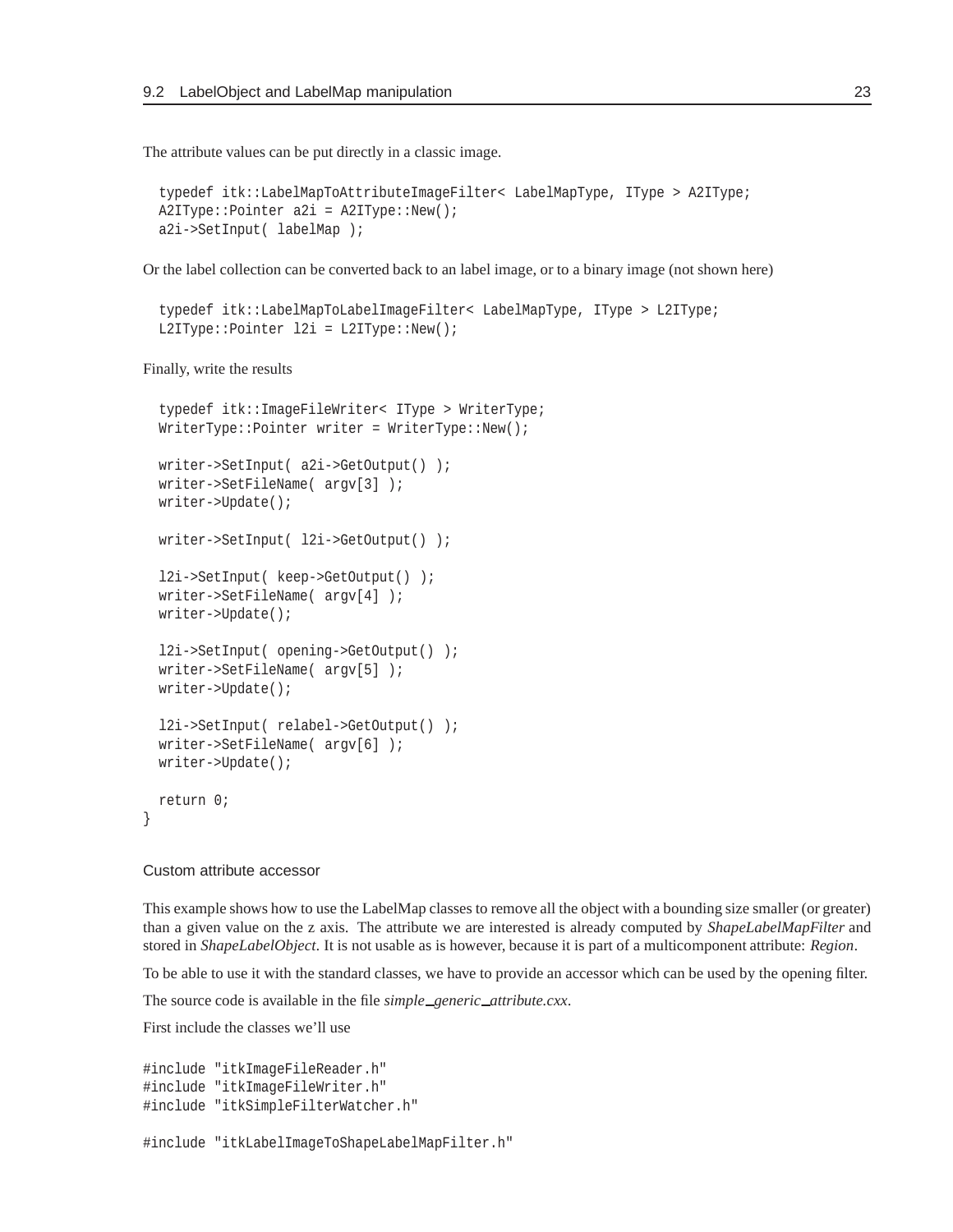```
#include "itkAttributeOpeningLabelMapFilter.h"
#include "itkLabelMapToLabelImageFilter.h"
```
Now we can declare the custom accessor type, which will be used by the opening filter.

```
template< class TLabelObject >
class ITK_EXPORT LastDimesionRegionSizeObjectAccessor
{
public:
```
The declaration of *AttributeValueType* is mandatory. It is used internally in the opening filter to define the type of the lambda value. *AttributeValueType* should be the same as the type returned by the operator() method.

typedef unsigned long AttributeValueType;

*operator()* is the core of the accessor. It takes a label object as parameter, and return the attribute of interest. Some computations can be done inside the accessor method, but they should be as fast as possible, because *operator()* may be called many time by some filters. If an attribute value takes time to compute, it should rather be computed once for all and stored in a new attribute. In that case, there is no computation at all, only an access to a value hidden in a multicomponent attribute, so things are very fast.

```
inline const AttributeValueType operator()( const TLabelObject * labelObject )
    \{return labelObject->GetRegion().GetSize()[TLabelObject::ImageDimension-1];
    }
};
```
Now the main program. First the usual validation of the number of arguments.

```
int main(int argc, char * argv[])
\left\{ \right.if(\arg c := 6)
    {
    std::cerr << "usage: " << argv[0] << " input output bg lambda reverse" << std::endl;
    //std::cerr << " : " << std::endi;exit(1);}
```
Let's declare the dimension used, and the type of the input image

const int dim  $= 3$ ; typedef unsigned char PType; typedef itk::Image< PType, dim > IType;

We read the input image.

```
typedef itk::ImageFileReader< IType > ReaderType;
ReaderType::Pointer reader = ReaderType::New();
reader->SetFileName( argv[1] );
```
And convert it to a *LabelMap*, with the shape attributes computed. We use the default label object type provided by *LabelImageToShapeLabelMapFilter*.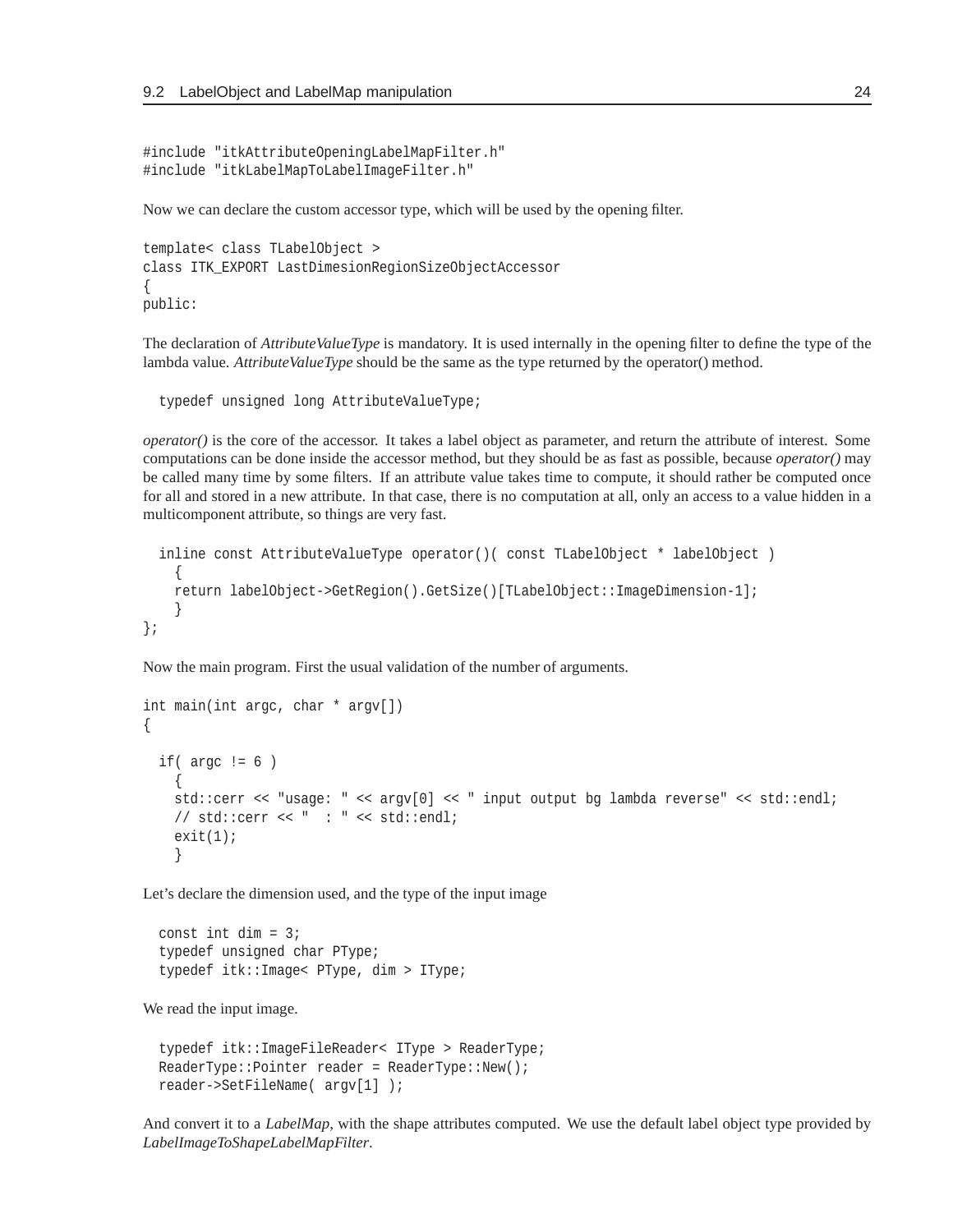```
typedef itk::LabelImageToShapeLabelMapFilter< IType > I2LType;
I2LType::Pointer i2l = I2LType::New();
i2l->SetInput( reader->GetOutput() );
i2l->SetBackgroundValue( atoi(argv[3]) );
```
The opening filter is declared with our custom accessor type as second template argument, so it will be able to user our custom attribute to make the opening.

```
typedef LastDimesionRegionSizeObjectAccessor< I2LType::LabelObjectType > AccessorType;
typedef itk::AttributeOpeningLabelMapFilter< I2LType::OutputImageType, AccessorType > OpeningType;
OpeningType::Pointer opening = OpeningType::New();
opening->SetInput( i2l->GetOutput() );
opening->SetLambda( atof(argv[4]) );
opening->SetReverseOrdering( atof(argv[5]) );
itk::SimpleFilterWatcher watcher(opening, "filter");
```
The label map is then converted back to an label image.

```
typedef itk::LabelMapToLabelImageFilter< I2LType::OutputImageType, IType > L2IType;
L2IType::Pointer l2i = L2IType::New();
l2i->SetInput( opening->GetOutput() );
```
Write the result to the disk.

```
typedef itk::ImageFileWriter< IType > WriterType;
WriterType::Pointer writer = WriterType::New();
writer->SetInput( l2i->GetOutput() );
writer->SetFileName( argv[2] );
writer->Update();
```
Finally, print all the label objects after the opening, to check everything has been done right.

```
opening->GetOutput()->PrintLabelObjects();
std::cout << "Number of objects after the opening: " << opening->GetOutput()->GetNumberOfLabelObjects(
return 0;
```
#### 9.3 Reading attribute values

<span id="page-24-0"></span>}

In that example, we will read a binary image, and get some of attributes about the obejcts contained in that image. The source code is available in the file *attribute\_values.cxx*.

First include the classes we'll use

```
#include "itkImageFileReader.h"
#include "itkShapeLabelObject.h"
#include "itkLabelMap.h"
#include "itkBinaryImageToLabelMapFilter.h"
#include "itkShapeLabelMapFilter.h"
int main(int, char * argv[])
{
 const int dim = 2i
```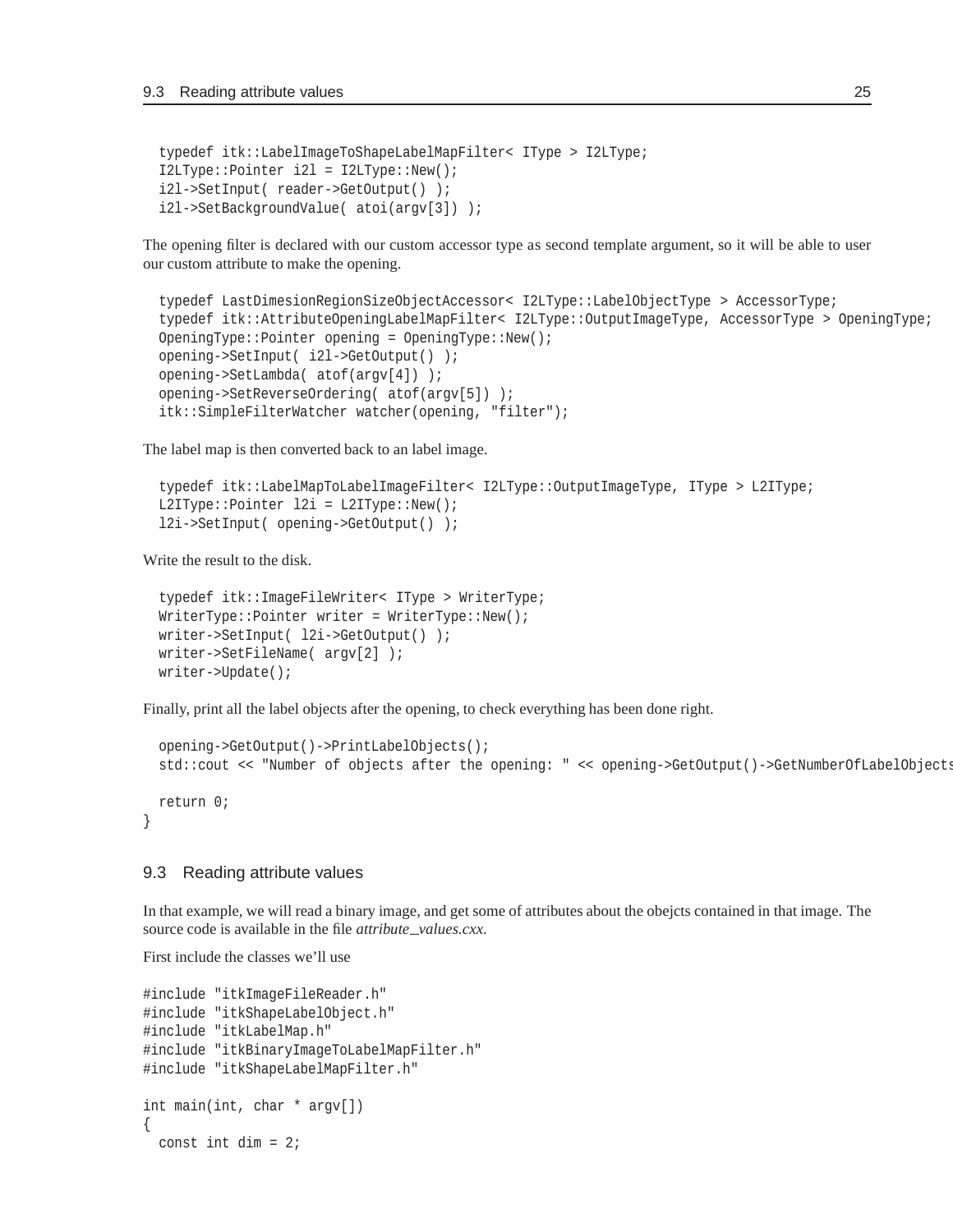then declare the type of the input image

typedef unsigned char PixelType; typedef itk::Image< PixelType, dim > ImageType;

read the input image

```
typedef itk::ImageFileReader< ImageType > ReaderType;
ReaderType::Pointer reader = ReaderType::New();
reader->SetFileName( argv[1] );
```
define the object type. Here the ShapeLabelObject type is chosen in order to read some attribute related to the shape of the objects (by opposition to the content of the object, with the StatisticsLabelObejct).

```
typedef unsigned long LabelType;
typedef itk::ShapeLabelObject< LabelType, dim > LabelObjectType;
typedef itk::LabelMap< LabelObjectType > LabelMapType;
```
convert the image in a collection of objects

```
typedef itk::BinaryImageToLabelMapFilter< ImageType, LabelMapType > ConverterType;
ConverterType::Pointer converter = ConverterType::New();
converter->SetInput( reader->GetOutput() );
converter->SetForegroundValue( 200 );
```
and valuate the attributes with the dedicated filter: ShapeLabelMapFilter

```
typedef itk::ShapeLabelMapFilter< LabelMapType > ShapeFilterType;
ShapeFilterType::Pointer shape = ShapeFilterType::New();
shape->SetInput( converter->GetOutput() );
```
update the shape filter, so its output will be up to date

shape->Update();

}

then we can read the attribute values we're interested in. *itk::BinaryImageToLabelMapFilter* produces consecutives labels, so a simple *for* loop will do the job.

```
LabelMapType::Pointer labelMap = converter->GetOutput();
for( unsigned int label=1; label<=labelMap->GetNumberOfLabelObjects(); label++ )
  {
  // we don't need a SmartPointer of the label object here, because the reference is kept in
 // in the label map.
 const LabelObjectType * labelObject = labelMap->GetLabelObject( label );
 std::cout << label << "\t" << labelObject->GetPhysicalSize() << "\t" << labelObject->GetCentroid()
  }
return 0;
```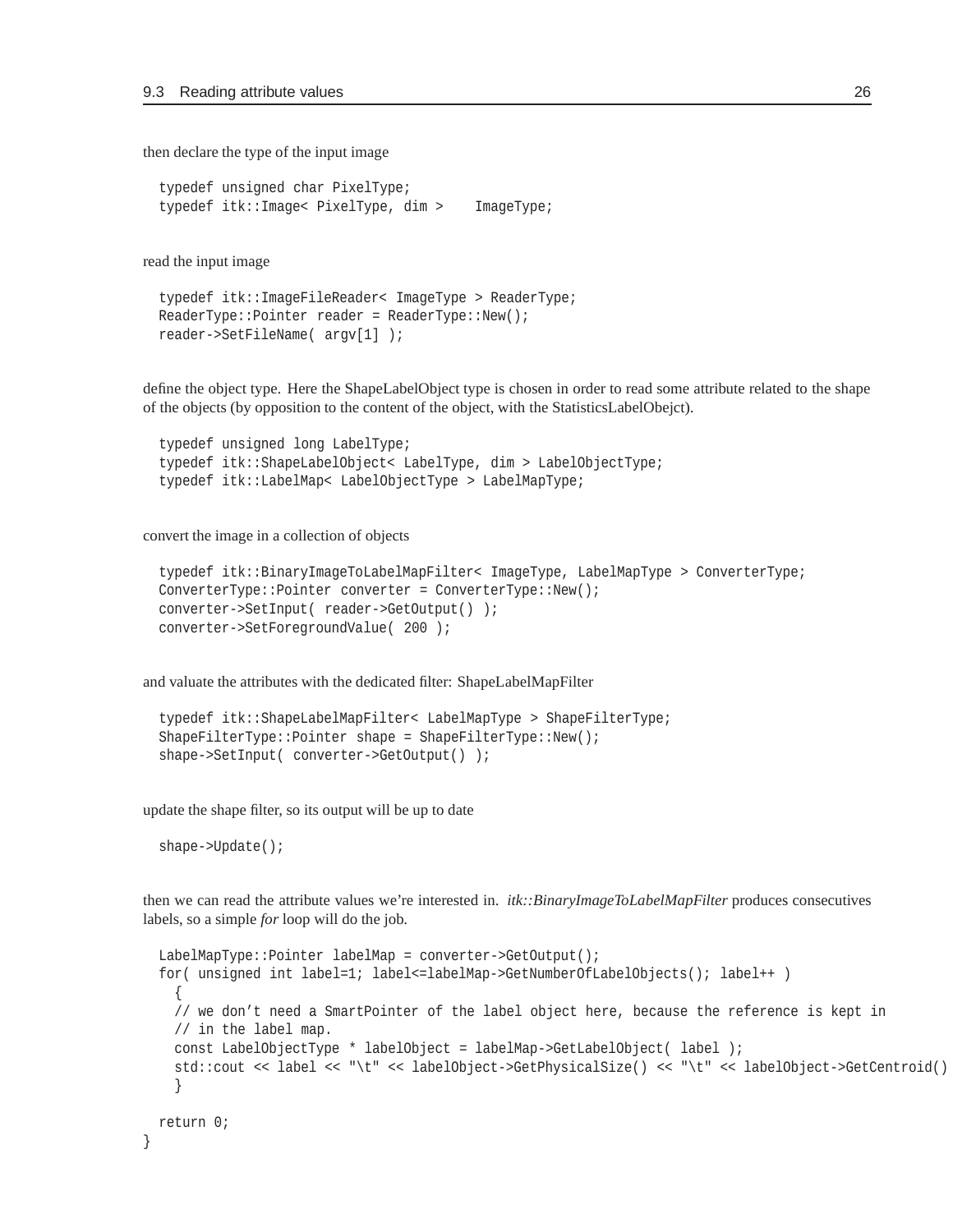#### <span id="page-26-0"></span>9.4 The mask features

The *itk::LabelMapMaskImageFilter* class let the user mask a part of an *itk::Image* with the objects of a *itk::LabelMap*. It can also crop the image to contain only the masked region.

The source code is available in the file *mask.cxx*.

First we include the headers of the class we will use, and parse the command line.

```
#include "itkImageFileReader.h"
#include "itkImageFileWriter.h"
#include "itkSimpleFilterWatcher.h"
#include "itkLabelObject.h"
#include "itkLabelMap.h"
#include "itkLabelImageToLabelMapFilter.h"
#include "itkLabelMapMaskImageFilter.h"
int main(int argc, char * argv[])
{
 if(\arg c := 9)
    {
   std::cerr << "usage: " << argv[0] << " labelImage input output label bg neg crop cropBorder" << std
   // std::cerr << " : " << std::endl;
   exit(1);}
```
the filters are able to work in any dimension. Lets choose 3, so the program can be tested on 2D and 2D image.

```
const int dim = 3;
```
declare the input image type

typedef itk::Image< unsigned char, dim > ImageType;

and the label object type to use. The input image is a label image, so the type of the label can be the same type than the pixel type. itk::LabelObject is chosen, because only the mask feature is tested here, so we don't need any attribute.

```
typedef itk::LabelObject< unsigned char, dim > LabelObjectType;
typedef itk::LabelMap< LabelObjectType > LabelMapType;
```
read the label image and the input image to be masked.

```
typedef itk::ImageFileReader< ImageType > ReaderType;
ReaderType::Pointer reader = ReaderType::New();
reader->SetFileName( argv[1] );
ReaderType::Pointer reader2 = ReaderType::New();
reader2->SetFileName( argv[2] );
```
convert the label image to a label collection image.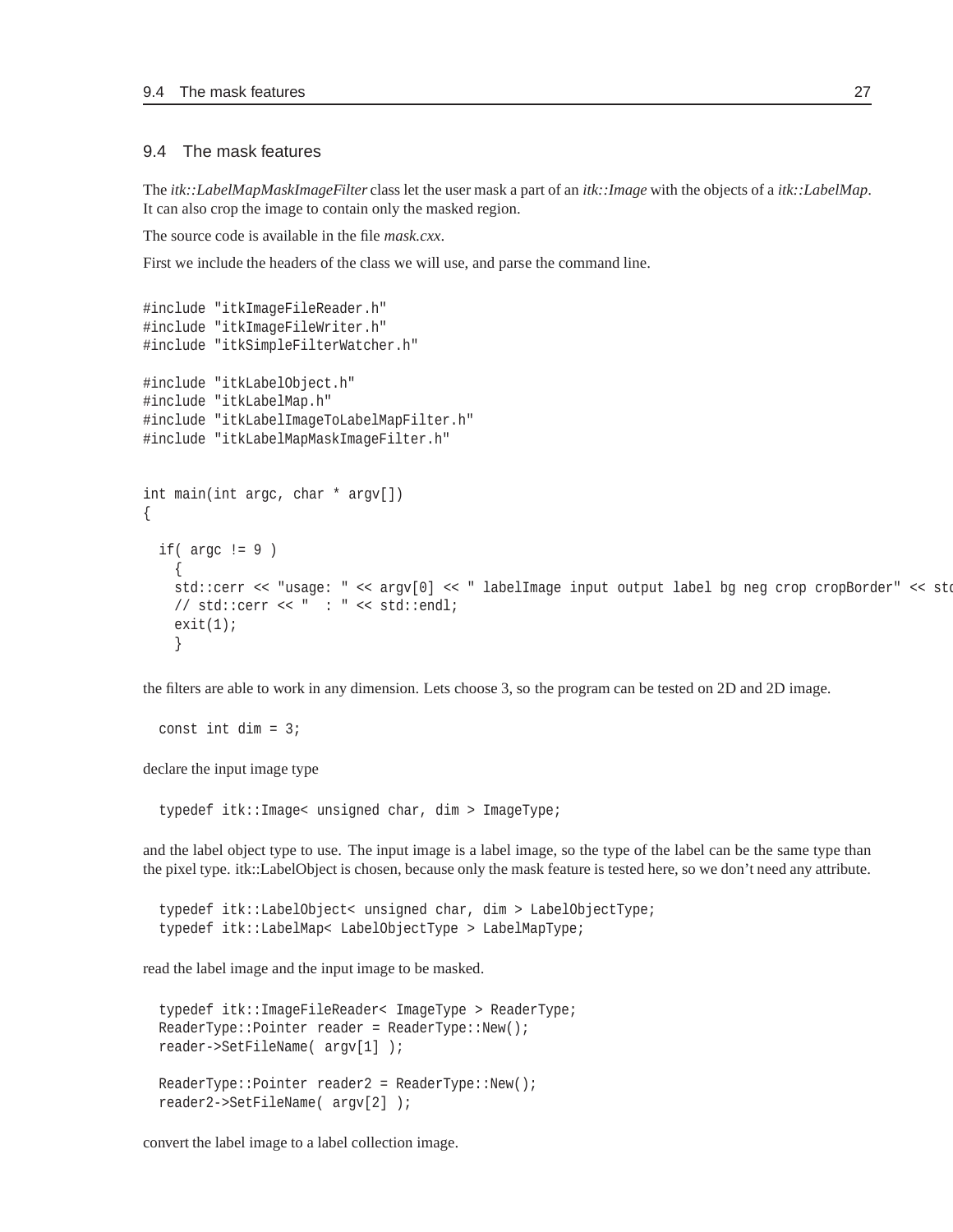```
typedef itk::LabelImageToLabelMapFilter< ImageType, LabelMapType> I2LType;
I2LType::Pointer i2l = I2LType::New();
i2l->SetInput( reader->GetOutput() );
```
then mask the image. Two inputs are required (the label collection image, and the image to be masked). The label used to mask the image is passed with the *SetLabel()* method. The background in the output image, where the image is masked, is passed with *SetBackground()*. The user can choose to mask the image outside the label object (that's the default behavior), or inside the label object with the chosen label, by calling *SetNegated()*. Finally, the image can be cropped to the masked region, by calling *SetCrop(true)*, or to a region padded by a border, by calling both *SetCrop()* and *SetCropBorder()*. The crop border defaults to 0, and the image is not cropped by default.

```
typedef itk::LabelMapMaskImageFilter< LabelMapType, ImageType > MaskType;
MaskType::Pointer mask = MaskType::New();
mask->SetInput( i2l->GetOutput() );
mask->SetFeatureImage( reader2->GetOutput() );
mask->SetLabel( atoi(argv[4]) );
mask->SetBackgroundValue( atoi(argv[5]) );
mask->SetNegated( atoi(argv[6]) );
mask->SetCrop( atoi(argv[7]) );
MaskType::SizeType border;
border.Fill( atoi(argv[8]) );
mask->SetCropBorder( border );
itk::SimpleFilterWatcher watcher6(mask, "filter");
```
Finally, save the output image.

```
typedef itk::ImageFileWriter< ImageType > WriterType;
WriterType::Pointer writeer = WriterType::New();
writer->SetInput( mask->GetOutput() );
writer->SetFileName( argv[3] );
writer->Update();
return 0;
```
#### <span id="page-27-0"></span>9.5 A full python example

In that example, we want to:

}

- find the nuclei in the first image
- find the spots insice the nucleus in the second image
- get the mean value in the nucleus, in the zone of each spot.

The source code is available in example.py.

Lets begin with the usual *import*s.

```
import itk, sys
itk.auto_progress()
```
Then declare the type we will use, as in *C++*.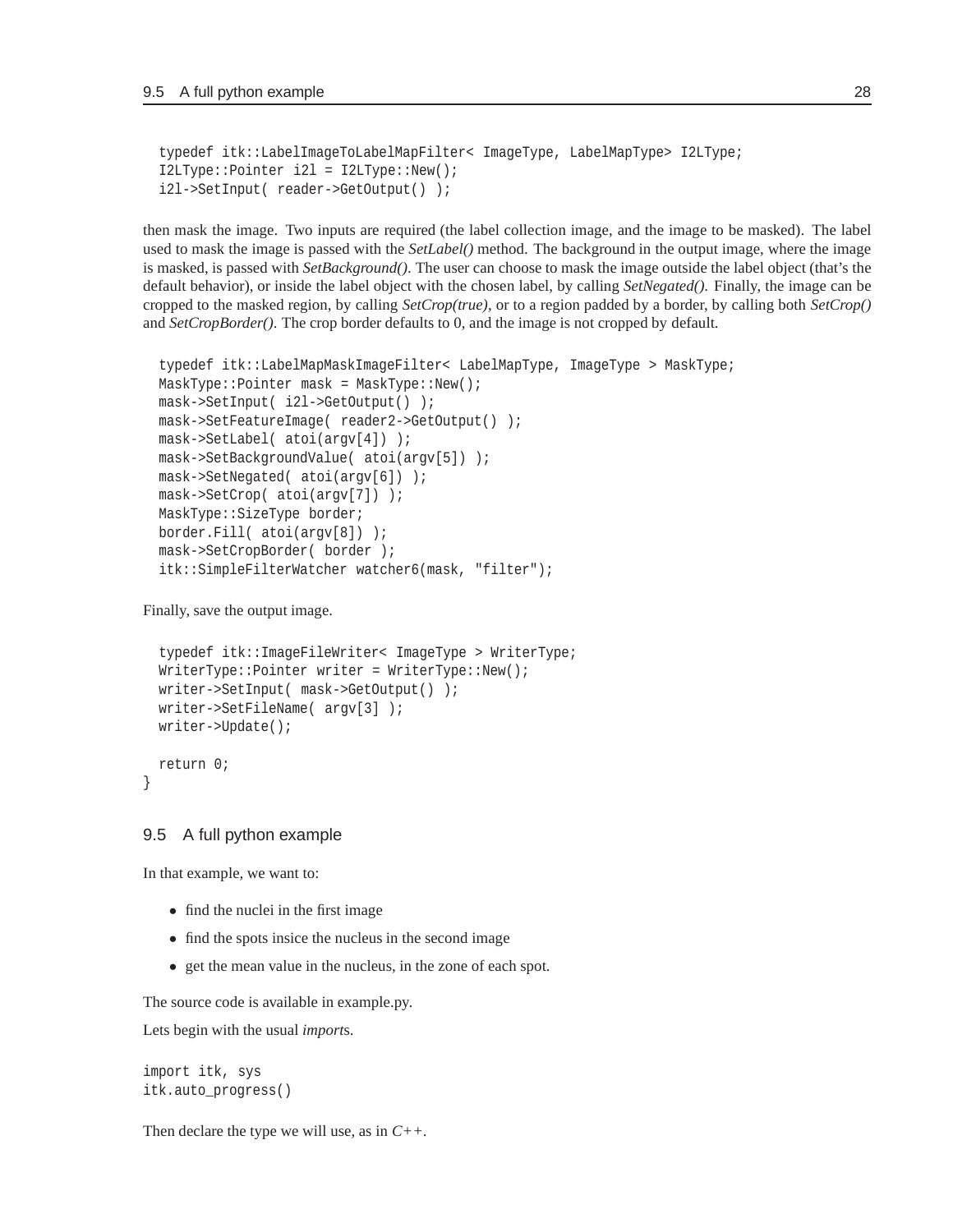

Figure 4: The input images.

```
Dimension = 2
PixelType = itk.UC
ImageType = itk.Image[ PixelType, Dimension ]
DistancePixelType = itk.F
DistanceImageType = itk.Image[ DistancePixelType, Dimension ]
RGBPixelType = itk.RGBPixel[PixelType]
RGBImageType = itk.Image[ RGBPixelType, Dimension ]
LabelObjectType = itk.StatisticsLabelObject[itk.UL, Dimension]
```
read the image of the nucleus

nuclei = itk.ImageFileReader[ImageType].New(FileName="images/noyaux.png")

perform a simple binarization. Note that the Otsu filter does not use the same convention as usual: the white part is outside.

otsu = itk.OtsuThresholdImageFilter[ImageType, ImageType].New(nuclei, OutsideValue=255, InsideValue=0)

The nuclei are not separated. We split them with a watershed.

LabelMapType = itk.LabelMap[LabelObjectType]

```
maurer = itk.SignedMaurerDistanceMapImageFilter[ImageType, DistanceImageType].New(otsu)
watershed = itk.MorphologicalWatershedImageFilter[DistanceImageType, ImageType].New(maurer,
    Level=60, MarkWatershedLine=False)
mask = itk.MaskImageFilter[ImageType, ImageType, ImageType].New(watershed, otsu)
```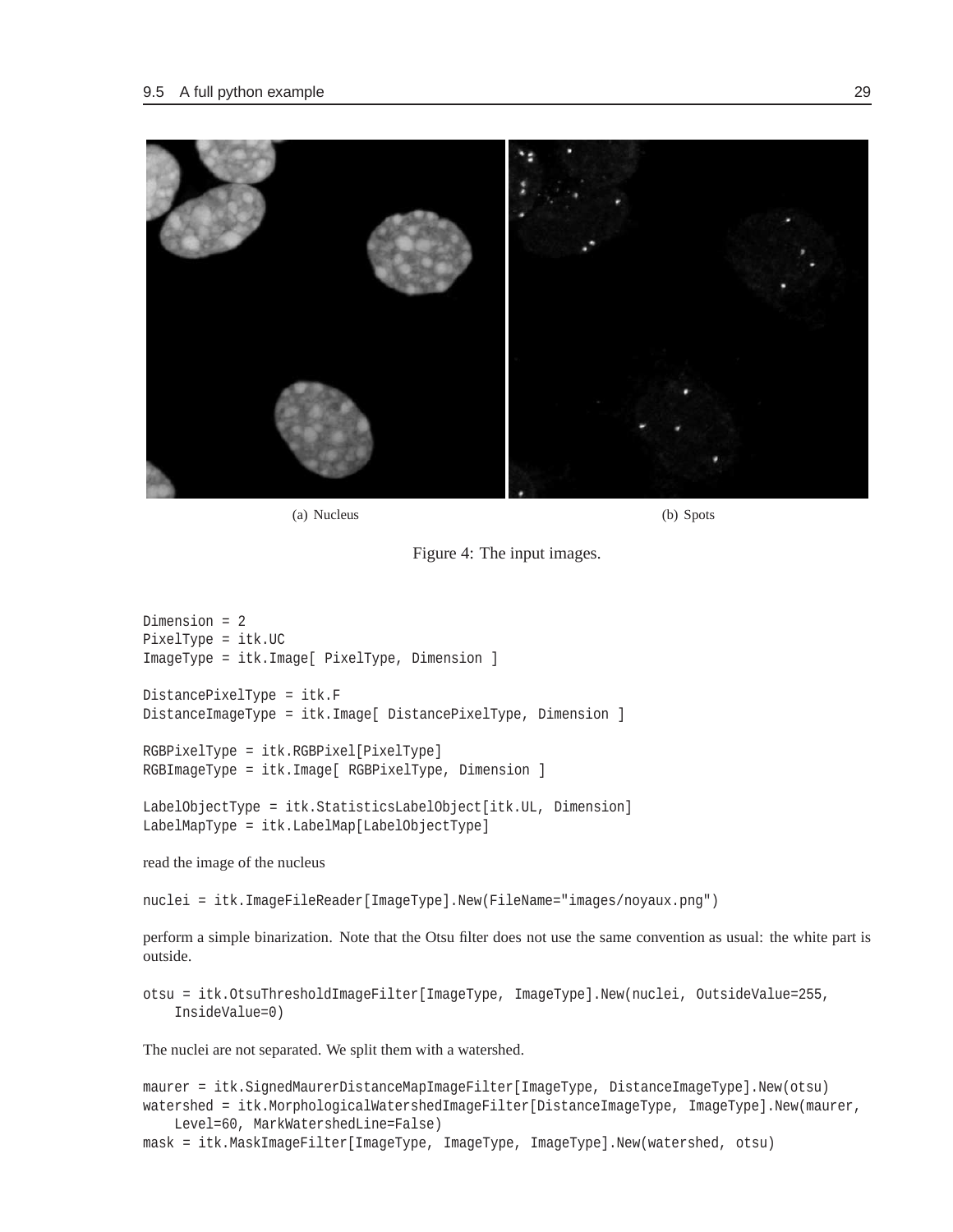

Figure 5: The segmented nuclei. The too small objects and the ones on the border have been excluded.

<span id="page-29-0"></span>And now switch to the label map representation, and compute the attribute values

```
stats = itk.LabelImageToStatisticsLabelMapFilter[ImageType, ImageType, LabelMapType].New(mask,
   nuclei)
```
drop the objects too small to be a nucleus, and the ones on the border

```
size = itk.ShapeOpeningLabelMapFilter[LabelMapType].New(stats,Attribute='Size',
   Lambda=100)
```
border = itk.ShapeOpeningLabelMapFilter[LabelMapType].New(size, Attribute='SizeOnBorder', Lambda=10, ReverseOrdering=True)

Reoder the labels. The objects with the highest mean are the first ones.

relabel = itk.StatisticsRelabelLabelMapFilter[LabelMapType].New(border, Attribute='Mean')

for visual validation:

```
overlay = itk.LabelMapOverlayImageFilter[LabelMapType, ImageType, RGBImageType].New(relabel,
   nuclei)
itk.write(overlay, "nuclei-overlay.png")
```
Now, the spots:

spots = itk.ImageFileReader[ImageType].New(FileName="images/spots.png")

Mask the spot image to keep only the nucleus zone. The rest of the image is cropped, excepted a border of 2 pixels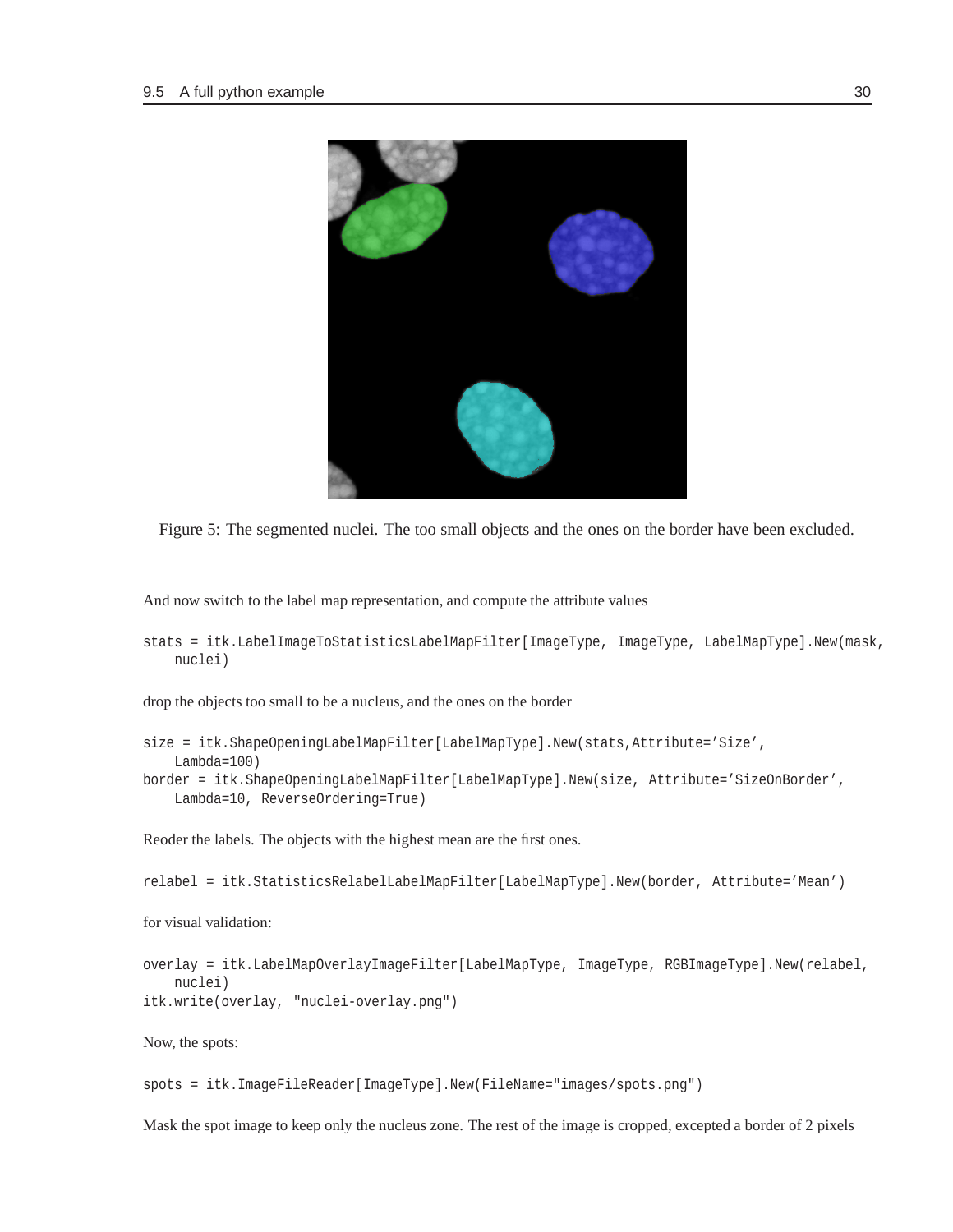maskSpots = itk.LabelMapMaskImageFilter[LabelMapType, ImageType].New(relabel, spots, Label=1, Crop=True, CropBorder=2)

A simple thresholding:

th = itk.BinaryThresholdImageFilter[ImageType, ImageType].New(maskSpots, LowerThreshold=110)

Now swith to the label map representation, and compute the attribute values. This time, the input image is not a label image, but a binary one.

```
sstats = itk.BinaryImageToStatisticsLabelMapFilter[ImageType, ImageType, LabelMapType].New(th,
   nuclei)
```
we know there are 4 spots in the nubleus, so keep the 4 biggest spots. The other attributes are also usable - we may have chosen to keep the 4 brightest spots for example.

```
skeep = itk.ShapeKeepNObjectsLabelMapFilter[LabelMapType].New(sstats, Attribute='Size',
   NumberOfObjects=4)
```
Reoder the labels. The bigger objects first.

```
srelabel = itk.StatisticsRelabelLabelMapFilter[LabelMapType].New(skeep, Attribute='Size')
```
Finally, display the values we are interested in:

- the nucleus number,
- the spot position,
- the mean value in the nucleus in the spot zone.

```
print "nuclei", "x", "y", "mean"
for nl in range(1, relabel.GetOutput().GetNumberOfLabelObjects()+1):
  maskSpots.SetLabel(nl)
  srelabel.UpdateLargestPossibleRegion()
  labeCollection = srelabel.GetOutput()
  for l in range(1, labeCollection.GetNumberOfLabelObjects()+1):
    lo = labeCollection.GetLabelObject(l)
    print nl, lo.GetCentroid()[0], lo.GetCentroid()[1], lo.GetMean()
```
### <span id="page-30-0"></span>10 Threading support

When possible, the filters provided with that contribution have been multithreaded. Some of them however, are not (easily) threadable (the *KeepNObjects* and *Relabel* filters), or shouldn't get any performance improvement in a threaded version (the *Opening* filters).

The *itk::BinaryImageToLabelMapFilter* class is a slight modification of the Richard Beare's *itk::ConnectedComponentImageFilter*, and have also been threaded to get the best of the performances on a multicore system.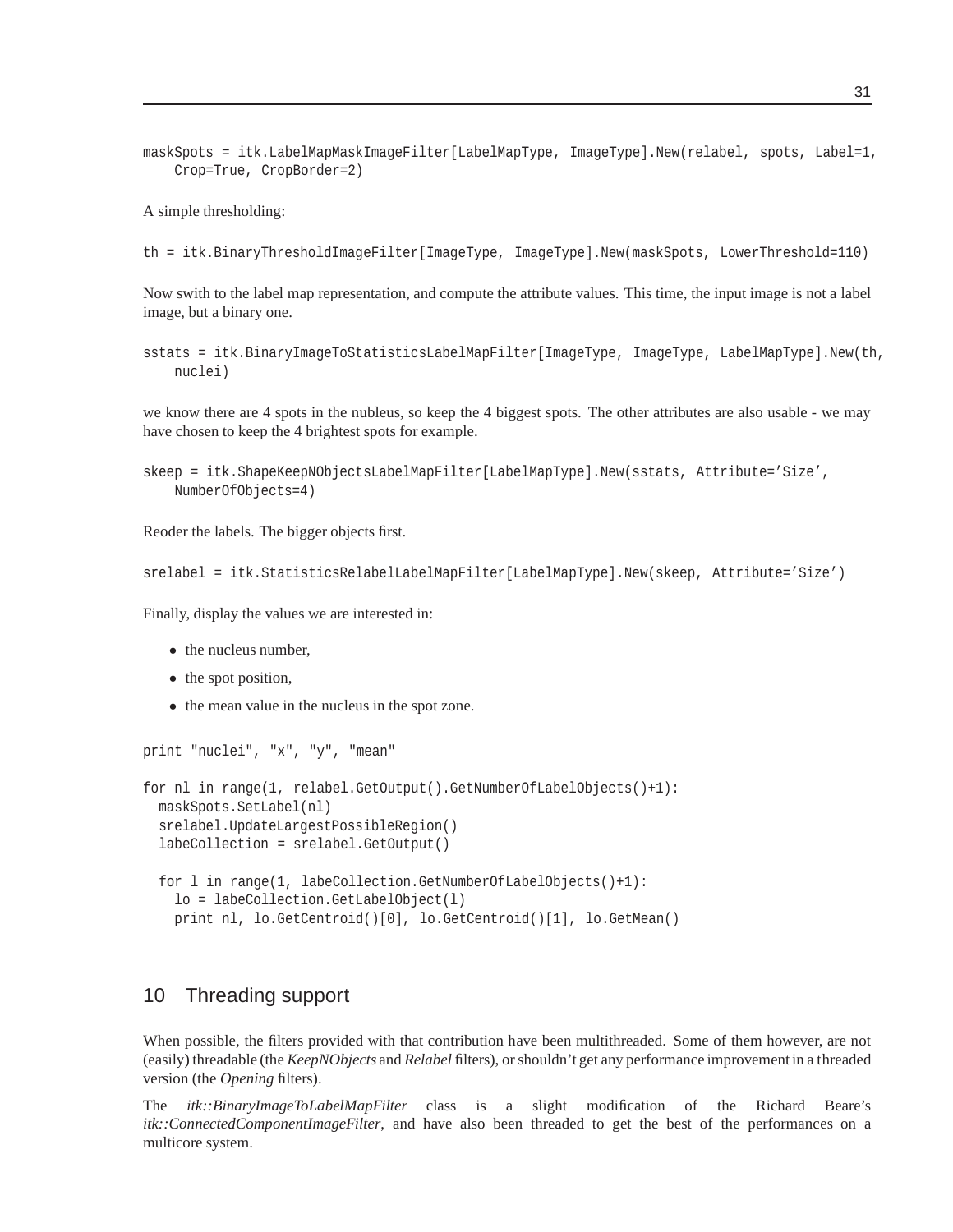| nucleus        | X             | V             | mean          |
|----------------|---------------|---------------|---------------|
|                | 117.925925926 | 146.111111111 | 188.185185185 |
|                | 154.25        | 87.4166666667 | 126.416666667 |
|                | 107.666666667 | 155.125       | 122.0         |
|                | 95.2380952381 | 78.2857142857 | 121.0         |
| 2              | 417.631578947 | 158.736842105 | 132.894736842 |
| 2              | 431.277777778 | 177.388888889 | 131.222222222 |
| 2              | 390.117647059 | 207.588235294 | 96.8235294118 |
| $\mathfrak{D}$ | 396.8         | 113.666666667 | 113.2         |
| 3              | 251.148148148 | 358.814814815 | 105.037037037 |
| 3              | 189.333333333 | 407.888888889 | 111.074074074 |
| 3              | 293.72        | 454.8         | 95.48         |
| 3              | 239.888888889 | 411.111111111 | 135.222222222 |

Table 1: Output of the python example.

The classical thread architecture is used when the input image is an *itk::Image*: the image is splitted in several regions (one per thread), and each thread work on its own region.

Because the *itk::LabelMap* image is not an array of pixels, it can't be splitted that way. Instead, several threads are created, and try to take an object in the collection. If they get one, they process that object individually, and try to get another one when the object is processed. If no object can be get, the thread ends. A *itk::FastMutexLock* is used to ensure that only one thread take an object at a time.

For the developer, the usage of the threading support is made very simple, by subclassing *itk::LabelMapFilter*, or *itk::InPlaceLabelMapFilter*, and implementing the method *virtual void ThreadedGenerateData( LabelObjectType \* labelObject* ) in the new class. This method only has to process the labelObject passed in parameter. All the threading code and mutex lock management is already implemented. The mutex lock remain accessible if the subclass need to use it, as the *m LabelObjectContainerLock* ivar.

# <span id="page-31-0"></span>11 In place filtering

All the filters which are taking a *itk::LabelMap* as input, and are producing a *itk::LabelMap* as output, are implemented as a subclass of *InPlaceLabelMapFilter* and thus are running in place by default.

The use can modify this behavior with the *SetInPlace( bool )*, *InPlaceOn()*, and *InPlaceOff()* methods, as with the usual *InPlaceImageFilter*.

To use that feature, a developer only have to subclass *InPlaceLabelMapFilter* and implement the *virtual void ThreadedGenerateData( LabelObjectType \* labelObject )*, to get easy thread support [6](#page-31-2) , or the *virtual void GenerateData()* if the filter is not threadable. In that last case, the only image to manipulate is the one get with the *GetOutput()* method, which is the input image if the filter runs in place, or a copy of the input image if the filter is not running in place.

# <span id="page-31-1"></span>12 Wrappers support

All the classes provided with that article, excepted the most generic ones made to help the developer to implement some new features, can be used with both stable and unstable WrapITK, and have been fully tested with python.

<span id="page-31-2"></span><sup>&</sup>lt;sup>6</sup> see the previous section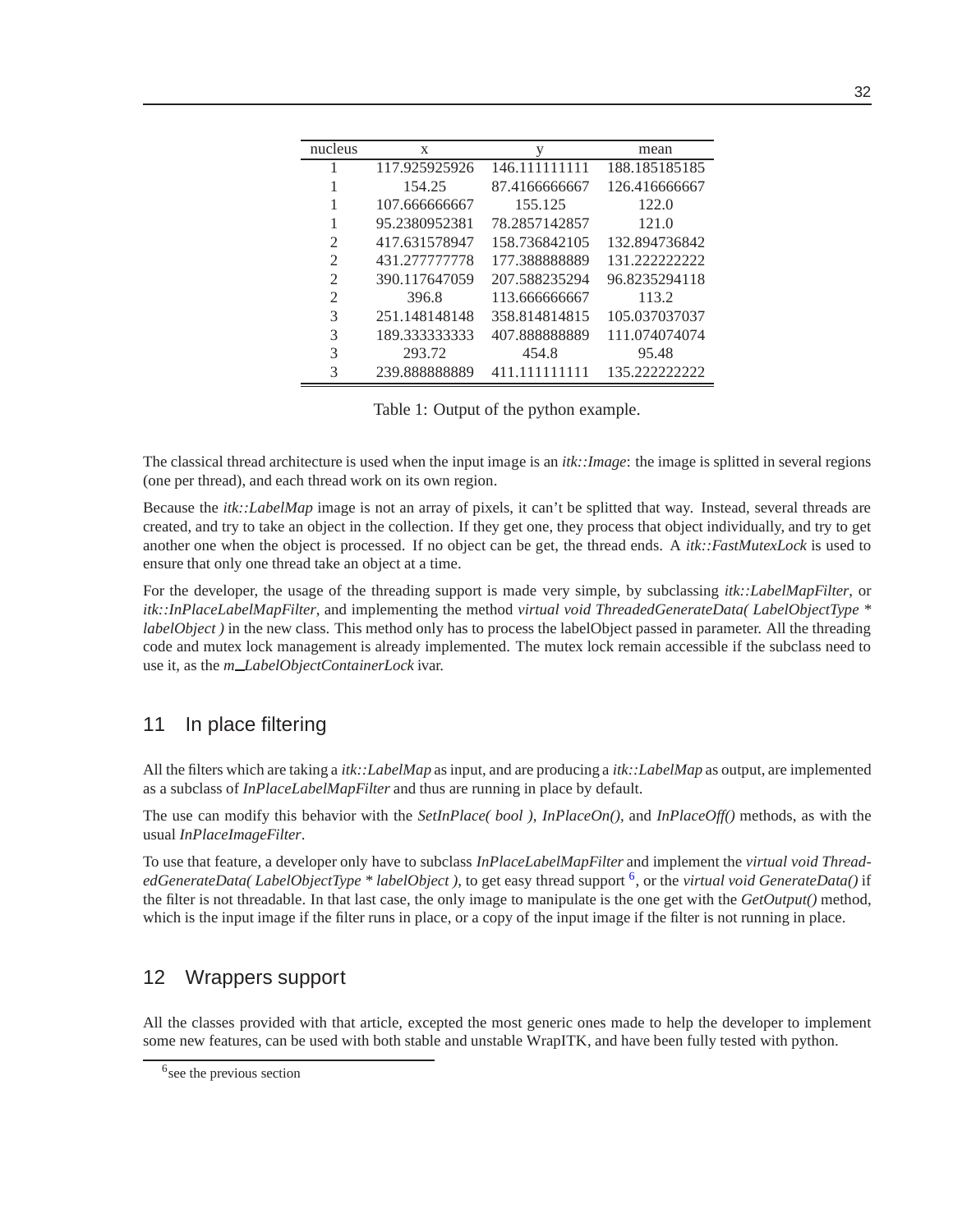### <span id="page-32-0"></span>13 Known bugs and future work

To fit the ITK style, some iterators should be implemented to be able to iterate over all the

- objects,
- lines,
- or pixels

of an image, starting from

- an image,
- an object,
- or a line.

Doing that require a good knowledge of the iterator design. Any help on that point is welcome.

It may be useful to implement the most commonly used opening, keep N objects and relabel transforms in a more efficient way, by using an *itk::AttributeLabelObject* instead of a *itk::ShapeLabelObject* or a *itk::StatisticsLabelObject*.

The converters from/to image are provided, but it may be useful to have the converters from/to other objects representations:

- spatial objects,
- meshs,
- structuring elements.

Finally, all the binary and label filters should be implemented as a subclass of *itk::InPlaceImageFilter*.

Note that some names have been changed in revision 3. To fix your sources, the following commands can be used in your source directory (order is important):

```
perl -e 's/LabelCollectionImage/LabelMap/g' -pi *
perl -e 's/GetNumberOfObjects/GetNumberOfLabelObjects/g' -pi *
perl -e 's/PrintObjects/PrintLabelObjects/g' -pi *
perl -e 's/LabelMapToMaskImageFilter/LabelMapMaskImageFilter/g' -pi *
```
### <span id="page-32-1"></span>14 Conclusion

ITK is currently lacking a good way to manipulate the binary objects. With that contribution I hope to have mostly filled that lack.

### <span id="page-32-2"></span>15 Acknowledgments

I thank Richard Beare for his suggestion to use the run length encoding to represent the binary objects, and Julien Jomier for his help for the choice to *not* use the *itk::SpatialObject* class as base class of the *itk::LabelObject* class.

I thank Dr Pierre Adenot and MIMA2 confocal facilities (<http://mima2.jouy.inra.fr>) for providing the 3D test image. I thank Dr Maria Ballester for providing the image used in the python example.